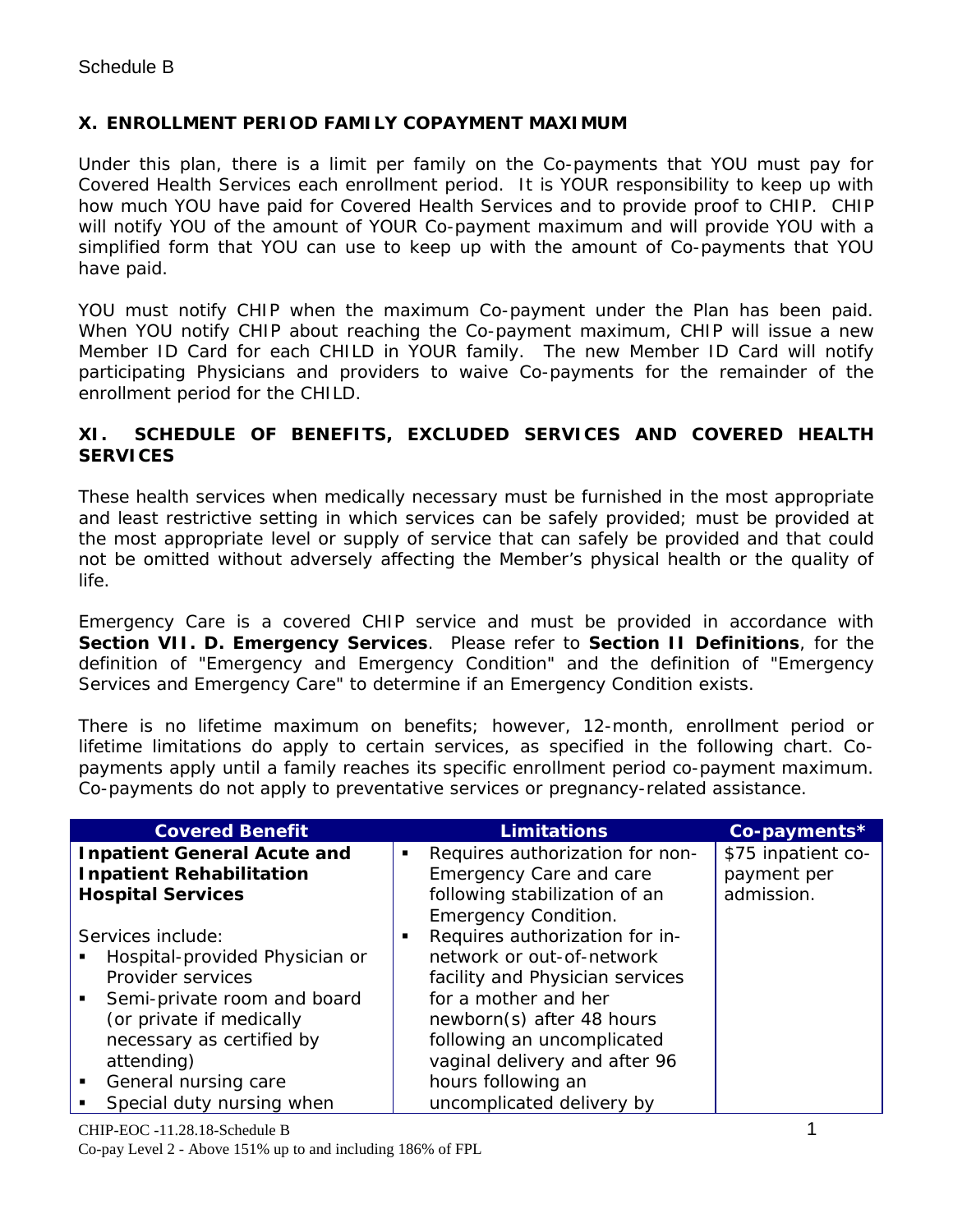|   | <b>Covered Benefit</b>            | <b>Limitations</b> | Co-payments* |
|---|-----------------------------------|--------------------|--------------|
|   | medically necessary               | caesarian section. |              |
| ٠ | ICU and services                  |                    |              |
| ٠ | Patient meals and special diets   |                    |              |
| ٠ | Operating, recovery and other     |                    |              |
|   | treatment rooms                   |                    |              |
| ٠ | Anesthesia and administration     |                    |              |
|   | (facility technical component)    |                    |              |
| ٠ | Surgical dressings, trays, casts, |                    |              |
|   | splints                           |                    |              |
| ٠ | Drugs, medications and            |                    |              |
|   | biologicals                       |                    |              |
| ٠ | Blood or blood products that      |                    |              |
|   | are not provided free-of-charge   |                    |              |
|   | to the patient and their          |                    |              |
|   | administration                    |                    |              |
| ٠ | X-rays, imaging and other         |                    |              |
|   | radiological tests (facility      |                    |              |
|   | technical component)              |                    |              |
| ٠ | Laboratory and pathology          |                    |              |
|   | services (facility technical      |                    |              |
|   | component)                        |                    |              |
| ٠ | Machine diagnostic tests (EEGs,   |                    |              |
|   | EKGs, etc.)                       |                    |              |
| ٠ | Oxygen services and inhalation    |                    |              |
|   | therapy                           |                    |              |
| ٠ | Radiation and chemotherapy        |                    |              |
| ٠ | Access to DSHS-designated         |                    |              |
|   | Level III perinatal centers or    |                    |              |
|   | Hospitals meeting equivalent      |                    |              |
|   | levels of care                    |                    |              |
| ٠ | In-network or out-of-network      |                    |              |
|   | facility and Physician services   |                    |              |
|   | for a mother and her              |                    |              |
|   | newborn(s) for a minimum of       |                    |              |
|   | 48 hours following an             |                    |              |
|   | uncomplicated vaginal delivery    |                    |              |
|   | and 96 hours following an         |                    |              |
|   | uncomplicated delivery by         |                    |              |
|   | caesarian section.                |                    |              |
| ٠ | Hospital, physician and related   |                    |              |
|   | medical services, such as         |                    |              |
|   | anesthesia, associated with       |                    |              |
|   | dental care.                      |                    |              |
|   | Inpatient services associated     |                    |              |
|   | with (a) miscarriage or (b) a     |                    |              |
|   | non-viable pregnancy (molar       |                    |              |
|   | pregnancy, ectopic pregnancy,     |                    |              |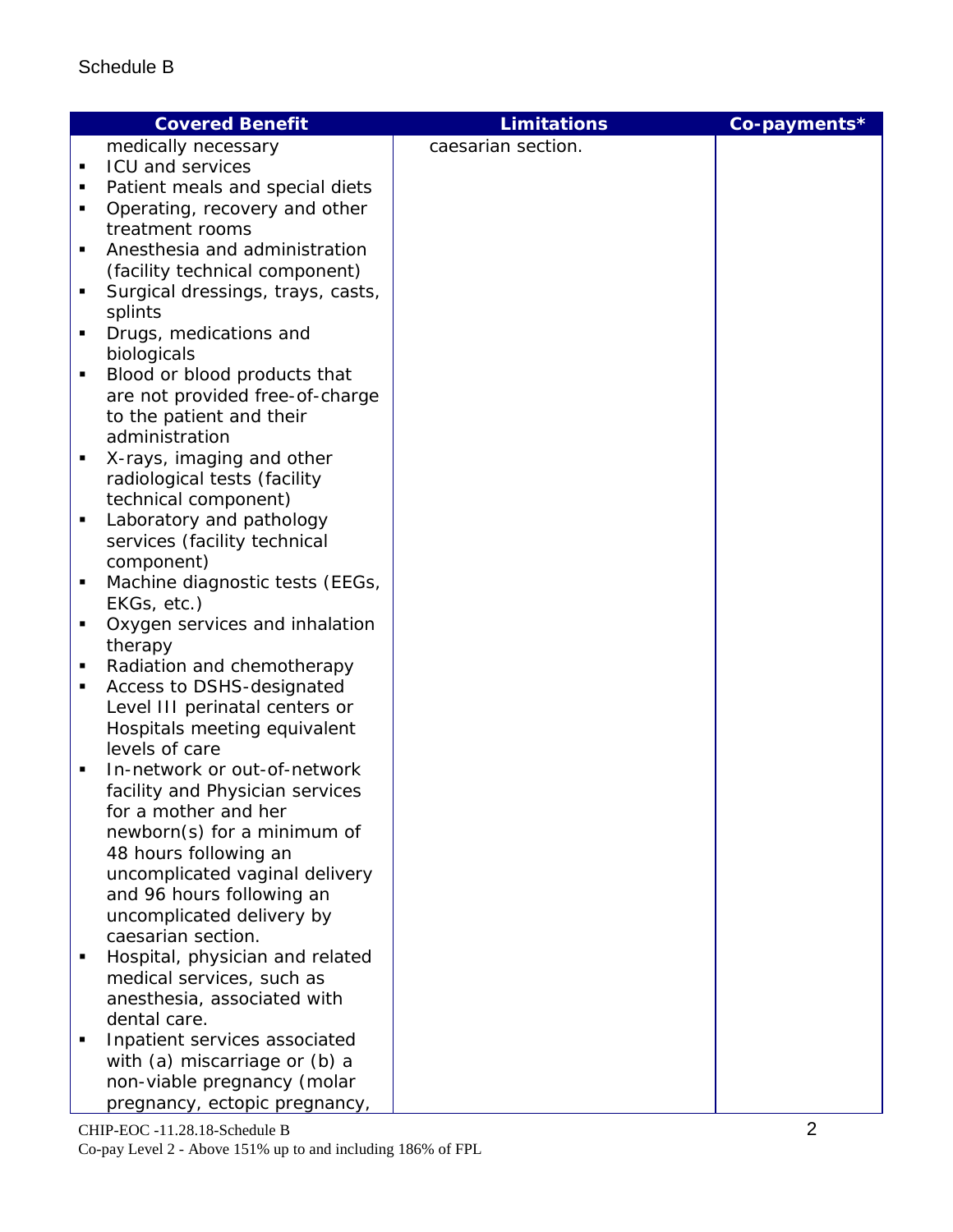# Schedule B

|   | <b>Covered Benefit</b>                                  | <b>Limitations</b> | Co-payments* |
|---|---------------------------------------------------------|--------------------|--------------|
|   | or a fetus that expired in                              |                    |              |
|   | utero.) Inpatient services                              |                    |              |
|   | associated with miscarriage or                          |                    |              |
|   | non-viable pregnancy include,                           |                    |              |
|   | but are not limited to:                                 |                    |              |
|   | dilation and curettage                                  |                    |              |
|   | (D&C) procedures;                                       |                    |              |
|   | appropriate provider-                                   |                    |              |
|   | administered medications;                               |                    |              |
|   | ultrasounds; and                                        |                    |              |
|   | histological examination of                             |                    |              |
|   | tissue samples.                                         |                    |              |
| п | Pre-surgical or post-surgical                           |                    |              |
|   | orthodontic services for                                |                    |              |
|   | medically necessary treatment                           |                    |              |
|   | of craniofacial anomalies                               |                    |              |
|   | requiring surgical intervention                         |                    |              |
|   | and delivered as part of a                              |                    |              |
|   | proposed and clearly outlined                           |                    |              |
|   | treatment plan to treat:<br>cleft lip and/or palate; or |                    |              |
|   | severe traumatic, skeletal                              |                    |              |
|   | and/or congenital                                       |                    |              |
|   | craniofacial deviations; or                             |                    |              |
|   | severe facial asymmetry                                 |                    |              |
|   | secondary to skeletal                                   |                    |              |
|   | defects, congenital                                     |                    |              |
|   | syndromal conditions and/or                             |                    |              |
|   | tumor growth or its                                     |                    |              |
|   | treatment.                                              |                    |              |
| ٠ | Surgical implants                                       |                    |              |
| Ξ | Other artificial aids including                         |                    |              |
|   | surgical implants                                       |                    |              |
|   | Inpatient services for a                                |                    |              |
|   | mastectomy and breast                                   |                    |              |
|   | reconstruction include:                                 |                    |              |
|   | all stages of reconstruction                            |                    |              |
|   | on the affected breast;                                 |                    |              |
|   | surgery and reconstruction<br>on the other breast to    |                    |              |
|   | produce symmetrical                                     |                    |              |
|   | appearance; and                                         |                    |              |
|   | treatment of physical                                   |                    |              |
|   | complications from the                                  |                    |              |
|   | mastectomy and treatment                                |                    |              |
|   | of lymphedemas.                                         |                    |              |
|   | Implantable devices are                                 |                    |              |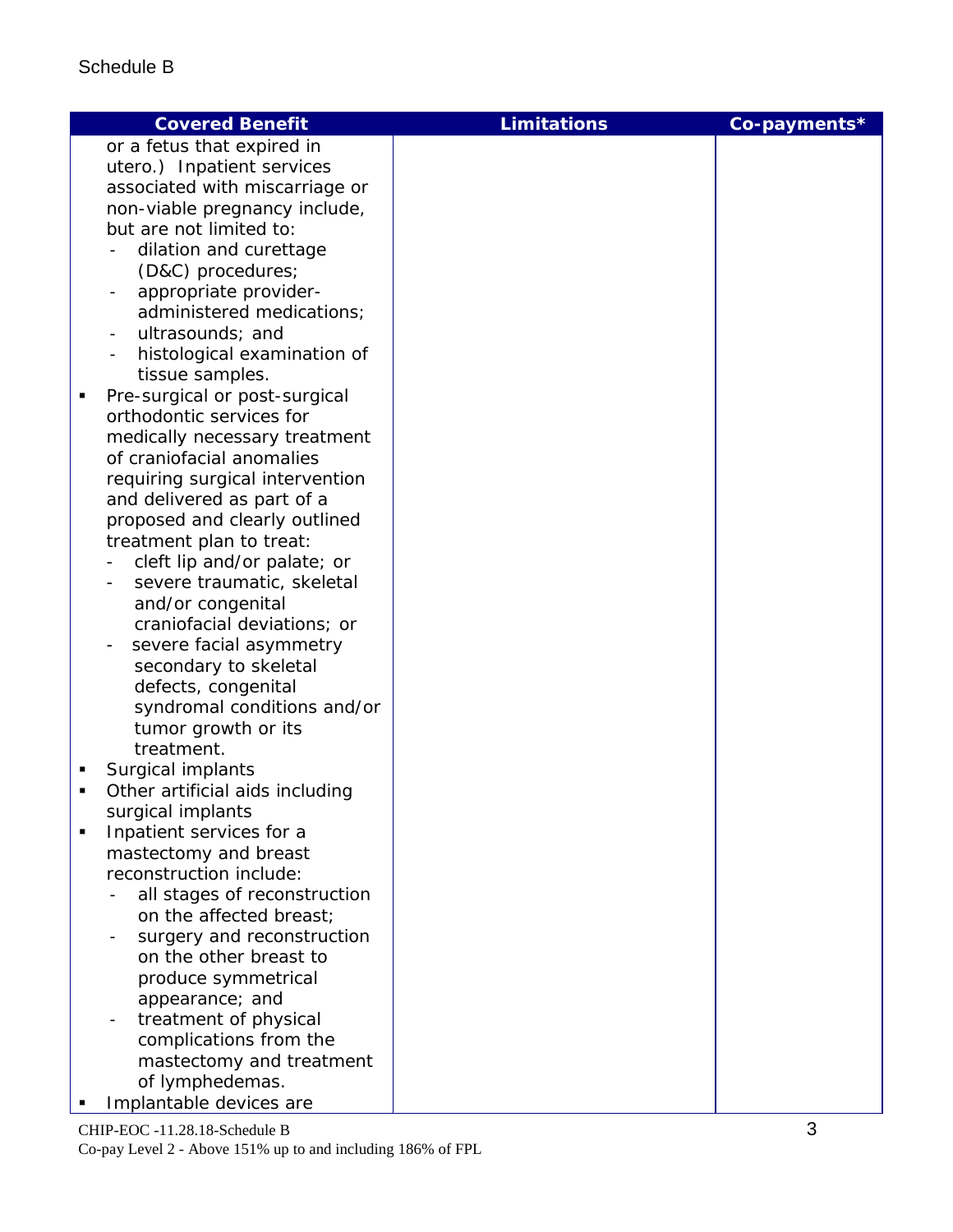| <b>Covered Benefit</b>                                                                                                                                                                                                                                                                                                                                                                                                                                                                                                                                                                                                                                                                                                                                                |                | <b>Limitations</b>              | Co-payments*          |
|-----------------------------------------------------------------------------------------------------------------------------------------------------------------------------------------------------------------------------------------------------------------------------------------------------------------------------------------------------------------------------------------------------------------------------------------------------------------------------------------------------------------------------------------------------------------------------------------------------------------------------------------------------------------------------------------------------------------------------------------------------------------------|----------------|---------------------------------|-----------------------|
| covered under Inpatient and                                                                                                                                                                                                                                                                                                                                                                                                                                                                                                                                                                                                                                                                                                                                           |                |                                 |                       |
| Outpatient services and do not                                                                                                                                                                                                                                                                                                                                                                                                                                                                                                                                                                                                                                                                                                                                        |                |                                 |                       |
| count towards the DME 12                                                                                                                                                                                                                                                                                                                                                                                                                                                                                                                                                                                                                                                                                                                                              |                |                                 |                       |
| month period limit.                                                                                                                                                                                                                                                                                                                                                                                                                                                                                                                                                                                                                                                                                                                                                   |                |                                 |                       |
| <b>Skilled Nursing</b>                                                                                                                                                                                                                                                                                                                                                                                                                                                                                                                                                                                                                                                                                                                                                | ٠              | Requires authorization and      | None                  |
| <b>Facilities</b>                                                                                                                                                                                                                                                                                                                                                                                                                                                                                                                                                                                                                                                                                                                                                     |                | physician prescription          |                       |
| (Includes Rehabilitation                                                                                                                                                                                                                                                                                                                                                                                                                                                                                                                                                                                                                                                                                                                                              | ٠              | 60 days per 12-month period     |                       |
| Hospitals)                                                                                                                                                                                                                                                                                                                                                                                                                                                                                                                                                                                                                                                                                                                                                            |                | limit.                          |                       |
| Services include, but are not<br>limited to, the following:<br>Semi-private room and board<br>Regular nursing services<br>$\blacksquare$<br><b>Rehabilitation services</b><br>$\blacksquare$<br>Medical supplies and use of<br>٠<br>appliances and equipment<br>furnished by the facility                                                                                                                                                                                                                                                                                                                                                                                                                                                                             |                |                                 |                       |
| <b>Outpatient Hospital,</b>                                                                                                                                                                                                                                                                                                                                                                                                                                                                                                                                                                                                                                                                                                                                           | $\blacksquare$ | May require prior authorization |                       |
| <b>Comprehensive Outpatient</b>                                                                                                                                                                                                                                                                                                                                                                                                                                                                                                                                                                                                                                                                                                                                       |                | and physician prescription      | \$10 co-payment       |
| <b>Rehabilitation Hospital, Clinic</b><br>(Including Health Center) and                                                                                                                                                                                                                                                                                                                                                                                                                                                                                                                                                                                                                                                                                               |                |                                 | for generic<br>drugs. |
| <b>Ambulatory Health Care Center</b>                                                                                                                                                                                                                                                                                                                                                                                                                                                                                                                                                                                                                                                                                                                                  |                |                                 | \$35 co-payment       |
|                                                                                                                                                                                                                                                                                                                                                                                                                                                                                                                                                                                                                                                                                                                                                                       |                |                                 | for brand drugs.      |
| Services include, but are not<br>limited to, the following services<br>provided in a hospital clinic or<br>emergency room, a clinic or health<br>center, hospital-based emergency<br>department or an ambulatory<br>health care setting:<br>X-ray, imaging, and radiological<br>tests (technical component)<br>Laboratory and pathology<br>services (technical component)<br>Machine diagnostic tests<br>٠<br>Ambulatory surgical facility<br>٠<br>services<br>Drugs, medications and<br>$\blacksquare$<br>biologicals<br>Casts, splints, dressings<br>Preventive health services<br>Physical, occupational and<br>$\blacksquare$<br>speech therapy<br>Renal dialysis<br>٠<br>Respiratory services<br>٠<br>Radiation and chemotherapy<br>Blood or blood products that |                |                                 |                       |

CHIP-EOC -11.28.18-Schedule B 4 Co-pay Level 2 - Above 151% up to and including 186% of FPL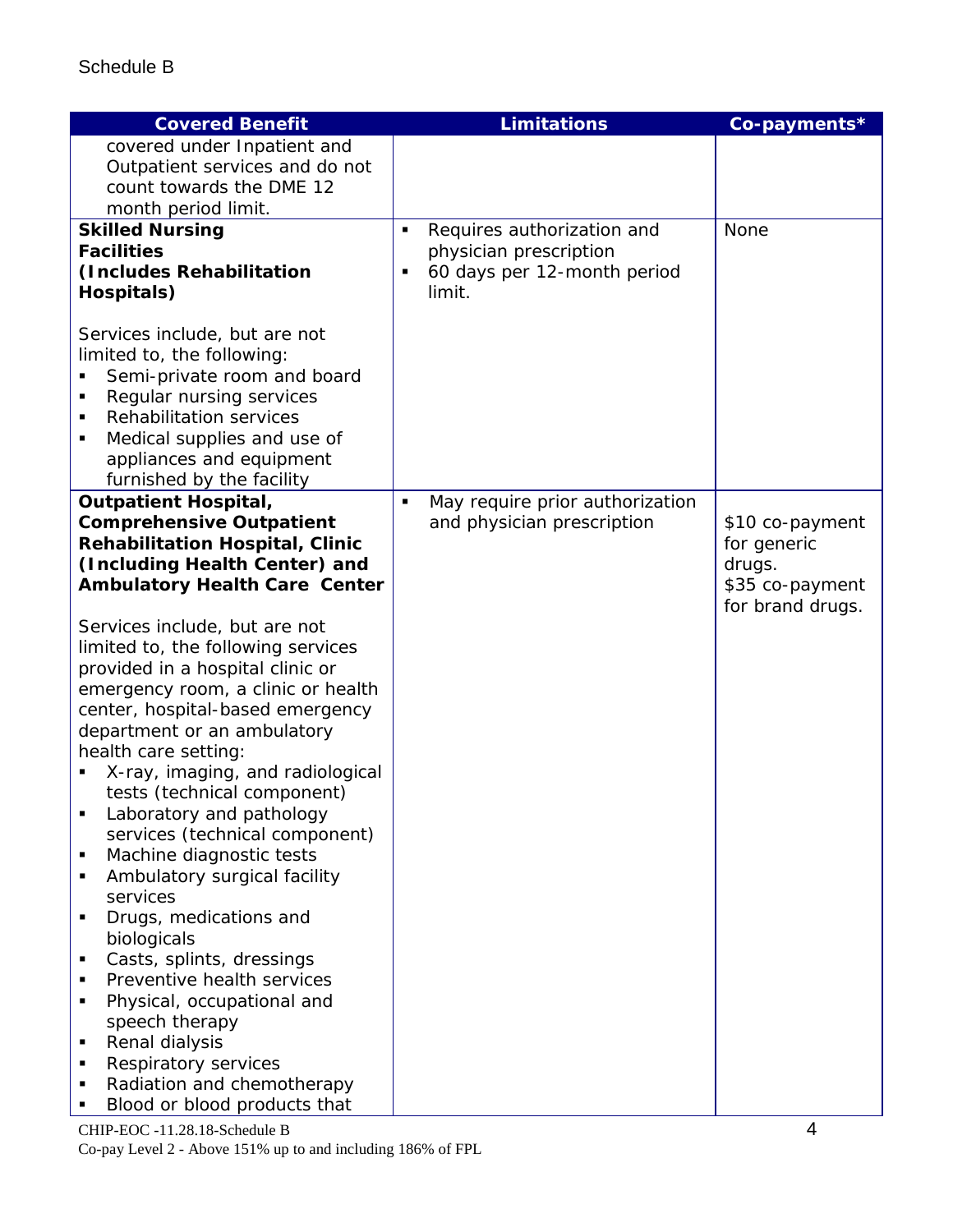| <b>Covered Benefit</b>                                | <b>Limitations</b> | Co-payments* |
|-------------------------------------------------------|--------------------|--------------|
| are not provided free-of-charge                       |                    |              |
| to the patient and the                                |                    |              |
| administration of these                               |                    |              |
| products                                              |                    |              |
| Facility and related medical<br>п                     |                    |              |
| services, such as anesthesia,                         |                    |              |
| associated with dental care,                          |                    |              |
| when provided in a licensed                           |                    |              |
| ambulatory surgical facility.                         |                    |              |
| Outpatient services associated<br>п                   |                    |              |
| with (a) miscarriage or (b) a                         |                    |              |
| non-viable pregnancy (molar                           |                    |              |
| pregnancy, ectopic pregnancy,                         |                    |              |
| or a fetus that expired in                            |                    |              |
| utero). Outpatient services                           |                    |              |
| associated with miscarriage or                        |                    |              |
| non-viable pregnancy include,                         |                    |              |
| but are not limited to:                               |                    |              |
| dilation and curettage                                |                    |              |
| (D&C) procedures;                                     |                    |              |
| appropriate provider-<br>$\qquad \qquad \blacksquare$ |                    |              |
| administered medications;                             |                    |              |
| ultrasounds; and                                      |                    |              |
| histological examination of                           |                    |              |
| tissue samples.                                       |                    |              |
| Pre-surgical or post-surgical<br>П                    |                    |              |
| orthodontic services for                              |                    |              |
| medically necessary treatment                         |                    |              |
| of craniofacial anomalies                             |                    |              |
| requiring surgical intervention                       |                    |              |
| and delivered as part of a                            |                    |              |
| proposed and clearly outlined                         |                    |              |
| treatment plan to treat:                              |                    |              |
| cleft lip and/or palate; or                           |                    |              |
| severe traumatic, skeletal                            |                    |              |
| and/or congenital                                     |                    |              |
| craniofacial deviations; or                           |                    |              |
| severe facial asymmetry                               |                    |              |
| secondary to skeletal                                 |                    |              |
|                                                       |                    |              |
| defects, congenital                                   |                    |              |
| syndromal conditions and/or                           |                    |              |
| tumor growth or its                                   |                    |              |
| treatment.                                            |                    |              |
| Surgical implants                                     |                    |              |
| Other artificial aids including                       |                    |              |
| surgical implants                                     |                    |              |
| Outpatient services provided at                       |                    |              |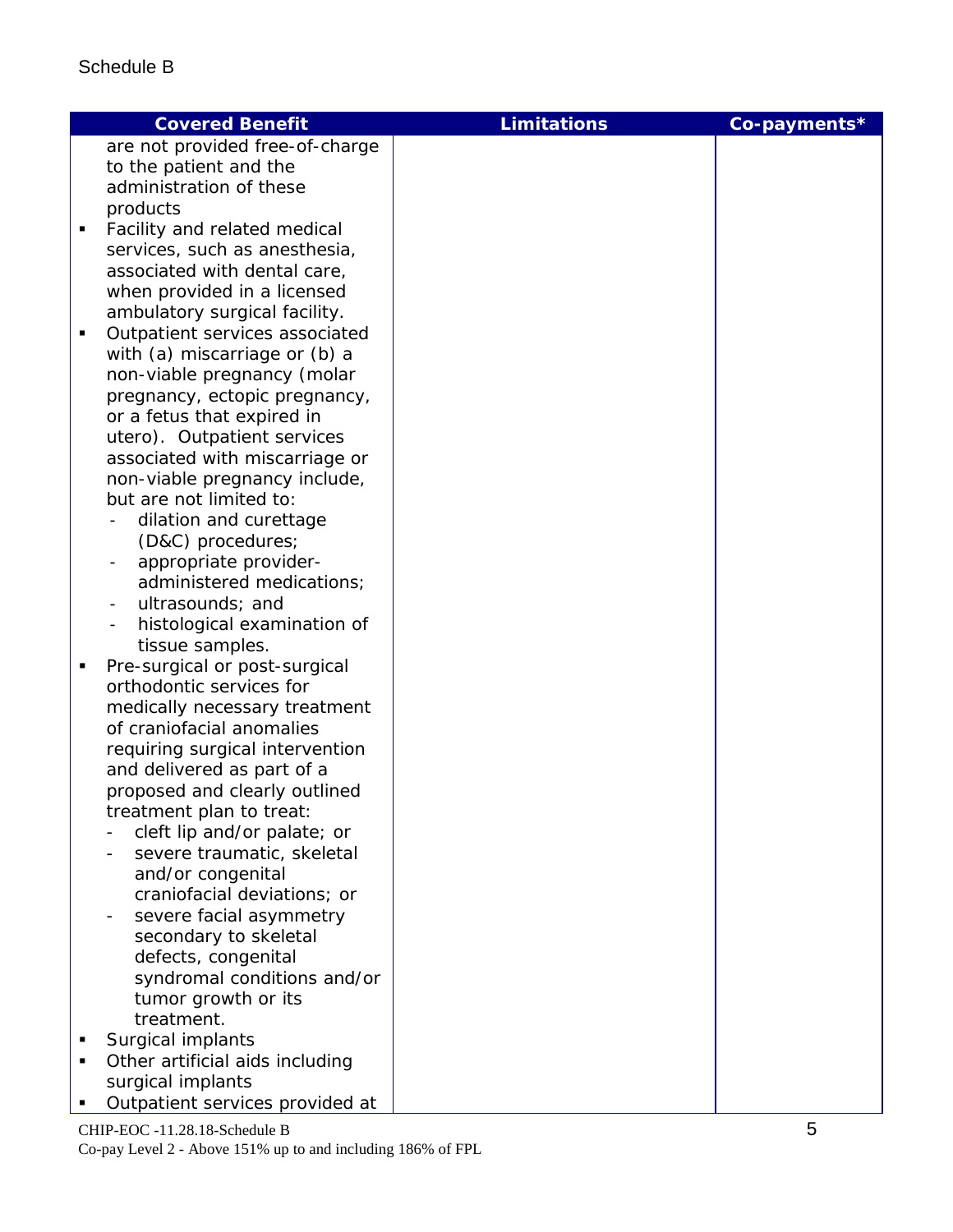# Schedule B

| an outpatient hospital and<br>ambulatory health care center<br>for a mastectomy and breast<br>reconstruction as clinically<br>appropriate, include:<br>all stages of reconstruction<br>on the affected breast;<br>surgery and reconstruction<br>on the other breast to<br>produce symmetrical<br>appearance; and<br>treatment of physical<br>complications from the<br>mastectomy and treatment<br>of lymphedemas.<br>Implantable devices are<br>٠<br>covered under Inpatient and |
|-----------------------------------------------------------------------------------------------------------------------------------------------------------------------------------------------------------------------------------------------------------------------------------------------------------------------------------------------------------------------------------------------------------------------------------------------------------------------------------|
|                                                                                                                                                                                                                                                                                                                                                                                                                                                                                   |
|                                                                                                                                                                                                                                                                                                                                                                                                                                                                                   |
|                                                                                                                                                                                                                                                                                                                                                                                                                                                                                   |
|                                                                                                                                                                                                                                                                                                                                                                                                                                                                                   |
|                                                                                                                                                                                                                                                                                                                                                                                                                                                                                   |
|                                                                                                                                                                                                                                                                                                                                                                                                                                                                                   |
|                                                                                                                                                                                                                                                                                                                                                                                                                                                                                   |
|                                                                                                                                                                                                                                                                                                                                                                                                                                                                                   |
|                                                                                                                                                                                                                                                                                                                                                                                                                                                                                   |
|                                                                                                                                                                                                                                                                                                                                                                                                                                                                                   |
|                                                                                                                                                                                                                                                                                                                                                                                                                                                                                   |
|                                                                                                                                                                                                                                                                                                                                                                                                                                                                                   |
|                                                                                                                                                                                                                                                                                                                                                                                                                                                                                   |
|                                                                                                                                                                                                                                                                                                                                                                                                                                                                                   |
|                                                                                                                                                                                                                                                                                                                                                                                                                                                                                   |
|                                                                                                                                                                                                                                                                                                                                                                                                                                                                                   |
|                                                                                                                                                                                                                                                                                                                                                                                                                                                                                   |
| Outpatient services and do not                                                                                                                                                                                                                                                                                                                                                                                                                                                    |
| count towards the DME 12                                                                                                                                                                                                                                                                                                                                                                                                                                                          |
| month period limit.                                                                                                                                                                                                                                                                                                                                                                                                                                                               |
| Physician/Physician<br>May require authorization for<br>\$20 co-payment                                                                                                                                                                                                                                                                                                                                                                                                           |
| <b>Extender Professional Services</b><br>for office visit.<br>specialty services                                                                                                                                                                                                                                                                                                                                                                                                  |
|                                                                                                                                                                                                                                                                                                                                                                                                                                                                                   |
| Services include, but are not                                                                                                                                                                                                                                                                                                                                                                                                                                                     |
| limited to the following:                                                                                                                                                                                                                                                                                                                                                                                                                                                         |
| American Academy of Pediatrics                                                                                                                                                                                                                                                                                                                                                                                                                                                    |
| recommended well-child exams                                                                                                                                                                                                                                                                                                                                                                                                                                                      |
| and preventive health services                                                                                                                                                                                                                                                                                                                                                                                                                                                    |
| (including but not limited to                                                                                                                                                                                                                                                                                                                                                                                                                                                     |
| vision and hearing screening                                                                                                                                                                                                                                                                                                                                                                                                                                                      |
| and immunizations)                                                                                                                                                                                                                                                                                                                                                                                                                                                                |
| Physician office visits, in-patient<br>٠                                                                                                                                                                                                                                                                                                                                                                                                                                          |
| and outpatient services                                                                                                                                                                                                                                                                                                                                                                                                                                                           |
| Laboratory, x-rays, imaging                                                                                                                                                                                                                                                                                                                                                                                                                                                       |
| and pathology services,                                                                                                                                                                                                                                                                                                                                                                                                                                                           |
| including technical component                                                                                                                                                                                                                                                                                                                                                                                                                                                     |
| and/or professional                                                                                                                                                                                                                                                                                                                                                                                                                                                               |
| interpretation                                                                                                                                                                                                                                                                                                                                                                                                                                                                    |
| Medications, biologicals and<br>$\blacksquare$<br>materials administered in                                                                                                                                                                                                                                                                                                                                                                                                       |
| Physician's office                                                                                                                                                                                                                                                                                                                                                                                                                                                                |
| Allergy testing, serum and<br>п                                                                                                                                                                                                                                                                                                                                                                                                                                                   |
| injections                                                                                                                                                                                                                                                                                                                                                                                                                                                                        |
| Professional component<br>$\blacksquare$                                                                                                                                                                                                                                                                                                                                                                                                                                          |
| (in/outpatient) of surgical                                                                                                                                                                                                                                                                                                                                                                                                                                                       |
| services, including:                                                                                                                                                                                                                                                                                                                                                                                                                                                              |
| Surgeons and assistant                                                                                                                                                                                                                                                                                                                                                                                                                                                            |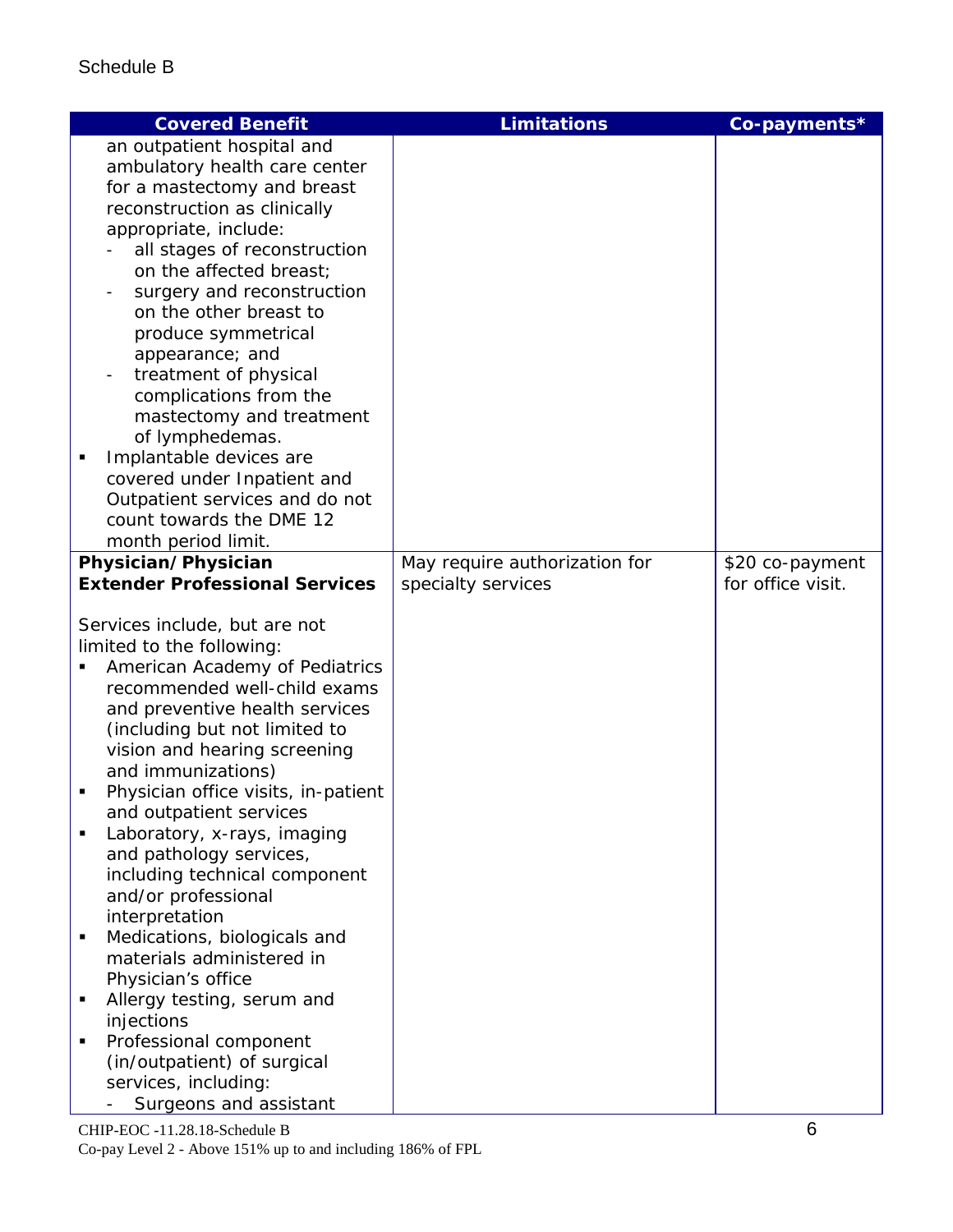|                | <b>Covered Benefit</b>          | <b>Limitations</b> | Co-payments* |
|----------------|---------------------------------|--------------------|--------------|
|                | surgeons for surgical           |                    |              |
|                | procedures including            |                    |              |
|                | appropriate follow-up care      |                    |              |
|                | Administration of anesthesia    |                    |              |
|                | by Physician (other than        |                    |              |
|                | surgeon) or CRNA                |                    |              |
|                | Second surgical opinions        |                    |              |
|                | Same-day surgery                |                    |              |
|                | performed in a Hospital         |                    |              |
|                | without an over-night stay      |                    |              |
|                | Invasive diagnostic             |                    |              |
|                | procedures such as              |                    |              |
|                | endoscopic examinations         |                    |              |
| Ξ              | Hospital-based Physician        |                    |              |
|                | services (including Physician-  |                    |              |
|                | performed technical and         |                    |              |
|                | interpretive components)        |                    |              |
| Ξ              | Physician and professional      |                    |              |
|                | services for a mastectomy and   |                    |              |
|                | breast reconstruction include:  |                    |              |
|                | all stages of reconstruction    |                    |              |
|                | on the affected breast;         |                    |              |
|                | surgery and reconstruction      |                    |              |
|                | on the other breast to          |                    |              |
|                | produce symmetrical             |                    |              |
|                | appearance; and                 |                    |              |
|                | treatment of physical           |                    |              |
|                | complications from the          |                    |              |
|                | mastectomy and treatment        |                    |              |
|                | of lymphedemas.                 |                    |              |
| ٠              | In-network and out-of-network   |                    |              |
|                | Physician services for a mother |                    |              |
|                | and her newborn(s) for a        |                    |              |
|                | minimum of 48 hours following   |                    |              |
|                | an uncomplicated vaginal        |                    |              |
|                | delivery and 96 hours following |                    |              |
|                | an uncomplicated delivery by    |                    |              |
|                | caesarian section.              |                    |              |
| $\blacksquare$ | Physician services medically    |                    |              |
|                | necessary to support a dentist  |                    |              |
|                | providing dental services to a  |                    |              |
|                | CHIP member such as general     |                    |              |
|                | anesthesia or intravenous (IV)  |                    |              |
|                | sedation.                       |                    |              |
| ٠              | Physician services associated   |                    |              |
|                | with (a) miscarriage or (b) a   |                    |              |
|                | non-viable pregnancy (molar     |                    |              |
|                |                                 |                    |              |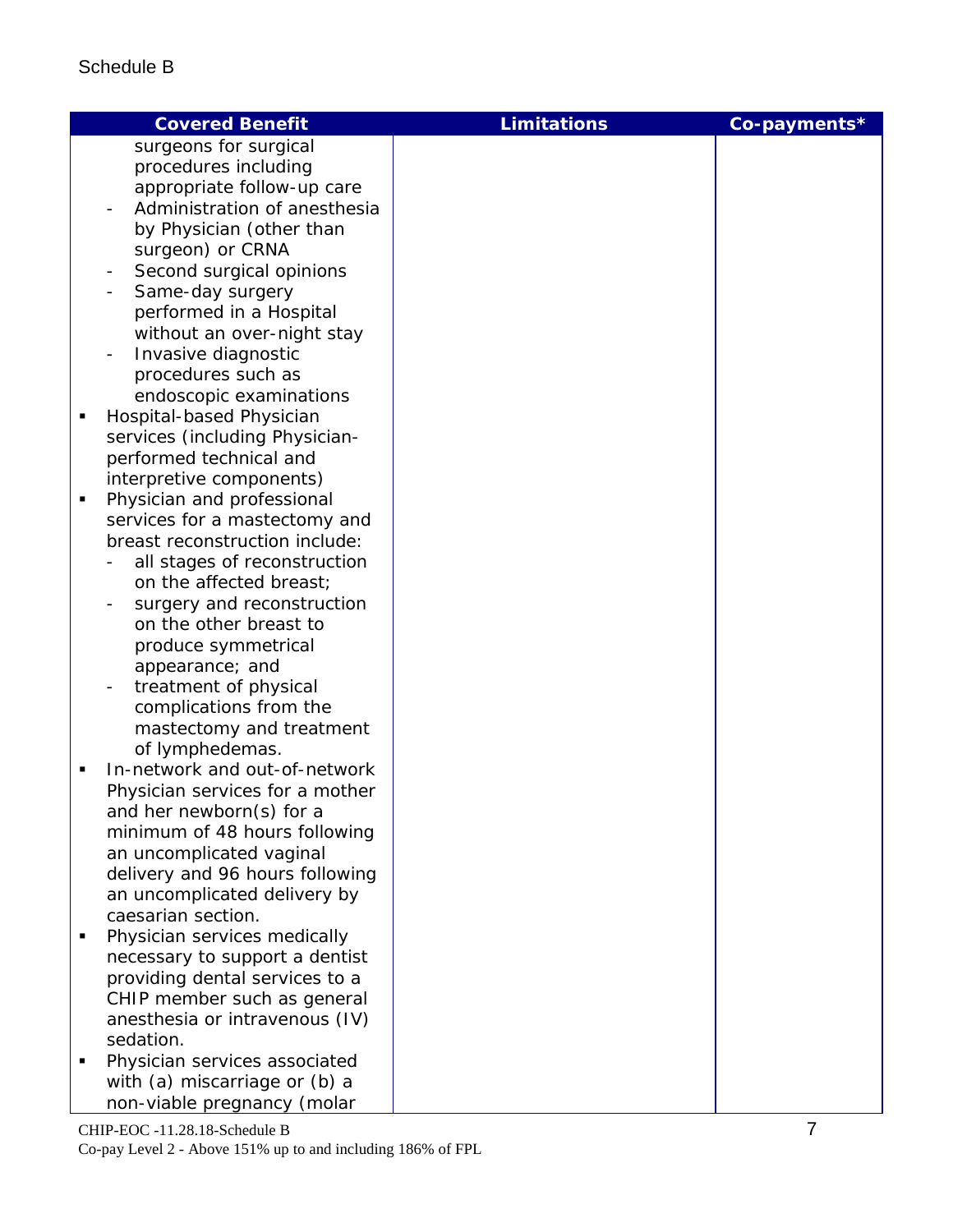| <b>Covered Benefit</b>                                                                                                                                                                                                                                                                                                                                                                                                                                                                                                                                                                                                                                                                                                                                                                                                                                                                                                  | <b>Limitations</b>                                                                                                                                                                                                                                                                         | Co-payments* |
|-------------------------------------------------------------------------------------------------------------------------------------------------------------------------------------------------------------------------------------------------------------------------------------------------------------------------------------------------------------------------------------------------------------------------------------------------------------------------------------------------------------------------------------------------------------------------------------------------------------------------------------------------------------------------------------------------------------------------------------------------------------------------------------------------------------------------------------------------------------------------------------------------------------------------|--------------------------------------------------------------------------------------------------------------------------------------------------------------------------------------------------------------------------------------------------------------------------------------------|--------------|
| pregnancy, ectopic pregnancy,<br>or a fetus that expired in<br>utero). Physician services<br>associated with miscarriage or<br>non-viable pregnancy include,<br>but are not limited to:<br>dilation and curettage (D&C)<br>procedures;<br>appropriate provider-<br>administered medications;<br>ultrasounds; and<br>histological examination of<br>tissue samples.<br>Pre-surgical or post-surgical<br>orthodontic services for<br>medically necessary treatment<br>of craniofacial anomalies<br>requiring surgical intervention<br>and delivered as part of a<br>proposed and clearly outlined<br>treatment plan to treat:<br>cleft lip and/or palate; or<br>severe traumatic, skeletal<br>and/or congenital<br>craniofacial deviations; or<br>severe facial asymmetry<br>$\overline{\phantom{a}}$<br>secondary to skeletal<br>defects, congenital<br>syndromal conditions and/or<br>tumor growth or its<br>treatment. |                                                                                                                                                                                                                                                                                            |              |
| <b>Birthing Center Services</b>                                                                                                                                                                                                                                                                                                                                                                                                                                                                                                                                                                                                                                                                                                                                                                                                                                                                                         | Covers birthing services provided<br>by a licensed birthing center.<br>Limited to facility services (e.g.,<br>labor and delivery)                                                                                                                                                          | <b>None</b>  |
| Services rendered by a<br><b>Certified Nurse Midwife or</b><br>physician in a licensed birthing<br>center.                                                                                                                                                                                                                                                                                                                                                                                                                                                                                                                                                                                                                                                                                                                                                                                                              | Covers prenatal, birthing, and<br>postpartum services rendered in a<br>licensed birthing center.                                                                                                                                                                                           | None.        |
| <b>Durable Medical Equipment</b><br>(DME), Prosthetic Devices and<br><b>Disposable Medical Supplies</b><br>Covered services include DME<br>(equipment that can withstand<br>repeated use and is primarily and<br>customarily used to serve a                                                                                                                                                                                                                                                                                                                                                                                                                                                                                                                                                                                                                                                                            | May require prior authorization<br>$\blacksquare$<br>and physician prescription<br>\$20,000 per 12-month period<br>٠<br>limit for DME, prosthetics,<br>devices and disposable medical<br>supplies (implantable devices,<br>diabetic supplies and equipment<br>are not counted against this | <b>None</b>  |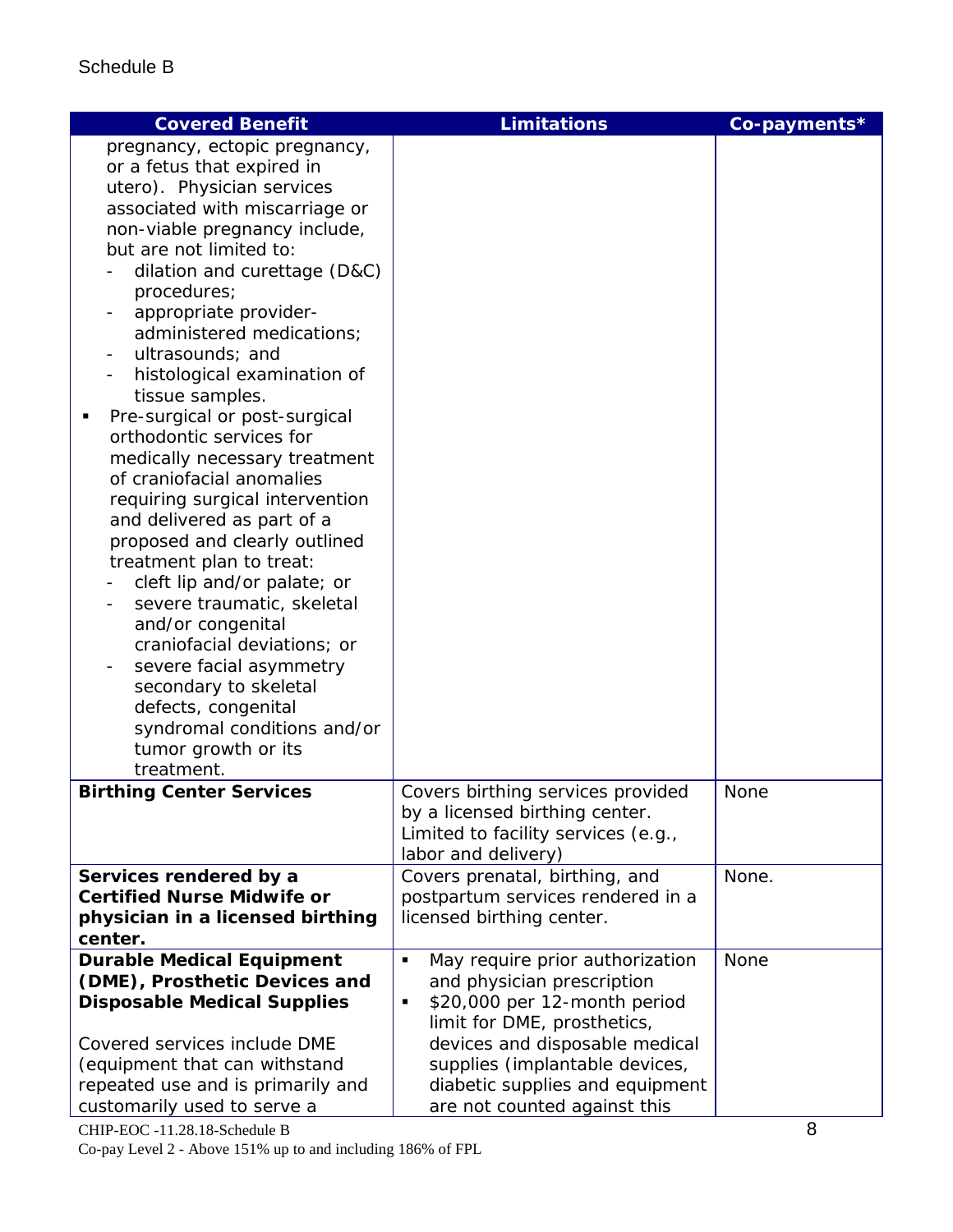| <b>Covered Benefit</b>                 | <b>Limitations</b>                             | Co-payments* |
|----------------------------------------|------------------------------------------------|--------------|
| medical purpose, generally is not      | cap).                                          |              |
| useful to a person in the absence      |                                                |              |
| of Illness, Injury, or Disability, and |                                                |              |
| is appropriate for use in the          |                                                |              |
| home), including devices and           |                                                |              |
| supplies that are medically            |                                                |              |
| necessary and necessary for one        |                                                |              |
| or more activities of daily living     |                                                |              |
| and appropriate to assist in the       |                                                |              |
| treatment of a medical condition,      |                                                |              |
| including but not limited to:          |                                                |              |
| Orthotic braces and orthotics          |                                                |              |
| <b>Dental Devices</b><br>٠             |                                                |              |
| Prosthetic devices such as<br>٠        |                                                |              |
| artificial eyes, limbs, braces,        |                                                |              |
| and external breast prostheses         |                                                |              |
| Prosthetic eyeglasses and<br>п         |                                                |              |
| contact lenses for the                 |                                                |              |
| management of severe                   |                                                |              |
| ophthalmologic disease                 |                                                |              |
| Other artificial aids including<br>٠   |                                                |              |
| surgical implants                      |                                                |              |
| Hearing aids                           |                                                |              |
| Implantable devices are<br>٠           |                                                |              |
| covered under Inpatient and            |                                                |              |
| Outpatient services and do not         |                                                |              |
| count towards the DME 12-              |                                                |              |
| month period limit.                    |                                                |              |
| Diagnosis-specific disposable<br>п     |                                                |              |
| medical supplies, including            |                                                |              |
| diagnosis-specific prescribed          |                                                |              |
| specialty formula and dietary          |                                                |              |
| supplements.                           |                                                |              |
| <b>Home and Community Health</b>       | Requires prior authorization and<br>٠          | None         |
| <b>Services</b>                        | physician prescription                         |              |
|                                        | Services are not intended to<br>$\blacksquare$ |              |
| Services that are provided in the      | replace the CHILD'S caretaker                  |              |
| home and community, including,         | or to provide relief for the                   |              |
| but not limited to:                    | caretaker.                                     |              |
| Home infusion                          | Skilled nursing visits are<br>$\blacksquare$   |              |
| Respiratory therapy<br>п               | provided on intermittent level                 |              |
| Visits for private duty nursing<br>٠   | and not intended to provide 24-                |              |
| (R.N., L.V.N.)                         | hour skilled nursing services.                 |              |
| Skilled nursing visits as defined<br>٠ | Services are not intended to<br>٠              |              |
| for home health purposes (may          | replace 24-hour inpatient or                   |              |
| include R.N. or L.V.N.).               | skilled nursing facility services.             |              |
| Home health aide when                  |                                                |              |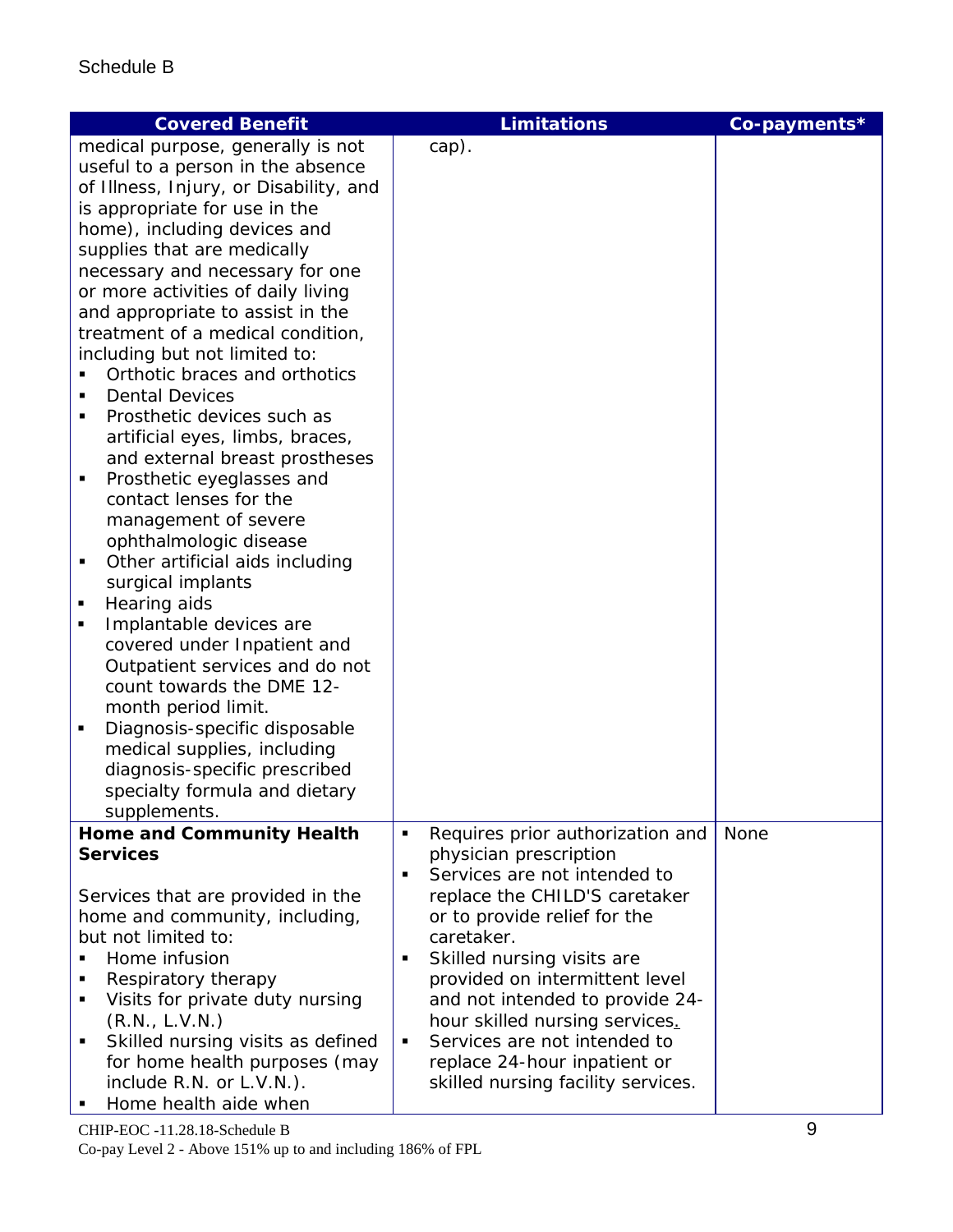| <b>Covered Benefit</b>                                            | <b>Limitations</b>                                                  | Co-payments*                         |
|-------------------------------------------------------------------|---------------------------------------------------------------------|--------------------------------------|
| included as part of a plan of                                     |                                                                     |                                      |
| care during a period that skilled<br>visits have been approved.   |                                                                     |                                      |
| Speech, physical and<br>٠                                         |                                                                     |                                      |
| occupational                                                      |                                                                     |                                      |
| therapies.                                                        |                                                                     |                                      |
| <b>Inpatient Mental Health</b>                                    | Requires prior authorization for<br>$\blacksquare$                  | \$75 inpatient co-                   |
| <b>Services</b>                                                   | non-emergency services<br>Does not require PCP referral.<br>٠       | payment.                             |
| Mental health services, including<br>for serious mental illness,  |                                                                     |                                      |
| furnished in a free-standing                                      |                                                                     |                                      |
| psychiatric hospital, psychiatric                                 |                                                                     |                                      |
| units of general acute care                                       |                                                                     |                                      |
| hospitals and state-operated                                      |                                                                     |                                      |
| facilities, including, but not limited<br>to:                     |                                                                     |                                      |
| Neuropsychological and<br>٠                                       |                                                                     |                                      |
| psychological testing.                                            |                                                                     |                                      |
| When inpatient psychiatric<br>٠                                   |                                                                     |                                      |
| services are ordered 1) by a                                      |                                                                     |                                      |
| court of competent jurisdiction<br>pursuant to the Texas Health   |                                                                     |                                      |
| and Safety Code Chapters 573,                                     |                                                                     |                                      |
| Subchapters B and C, or 574,                                      |                                                                     |                                      |
| Subchapter $D$ ; or 2) as a                                       |                                                                     |                                      |
| condition of probation.<br>The court order serves as<br>٠         |                                                                     |                                      |
| binding determination of                                          |                                                                     |                                      |
| medical necessity. Any                                            |                                                                     |                                      |
| modification or termination of                                    |                                                                     |                                      |
| services must be presented to                                     |                                                                     |                                      |
| the court with jurisdiction over<br>the matter for determination. |                                                                     |                                      |
| These requirements are not                                        |                                                                     |                                      |
| applicable when the Member is                                     |                                                                     |                                      |
| considered incarcerated, as                                       |                                                                     |                                      |
| defined by UMCM Section                                           |                                                                     |                                      |
| 16.1.15.2.<br><b>Outpatient Mental Health</b>                     | May require prior authorization.<br>٠                               |                                      |
| <b>Services</b>                                                   | Does not require PCP referral.<br>٠                                 | \$20 co-payment<br>for office visit. |
|                                                                   | A Qualified Mental Health<br>$\blacksquare$                         |                                      |
| Mental health services, including                                 | Provider - Community Services                                       |                                      |
| for serious mental illness, provided                              | (QMHP-CS), is defined by the                                        |                                      |
| on an outpatient basis, including,<br>but not limited to:         | <b>Texas Department of State</b><br>Health Services (DSHS) in Title |                                      |
| The visits can be furnished in a                                  | 25 Tex. Admin. Code                                                 |                                      |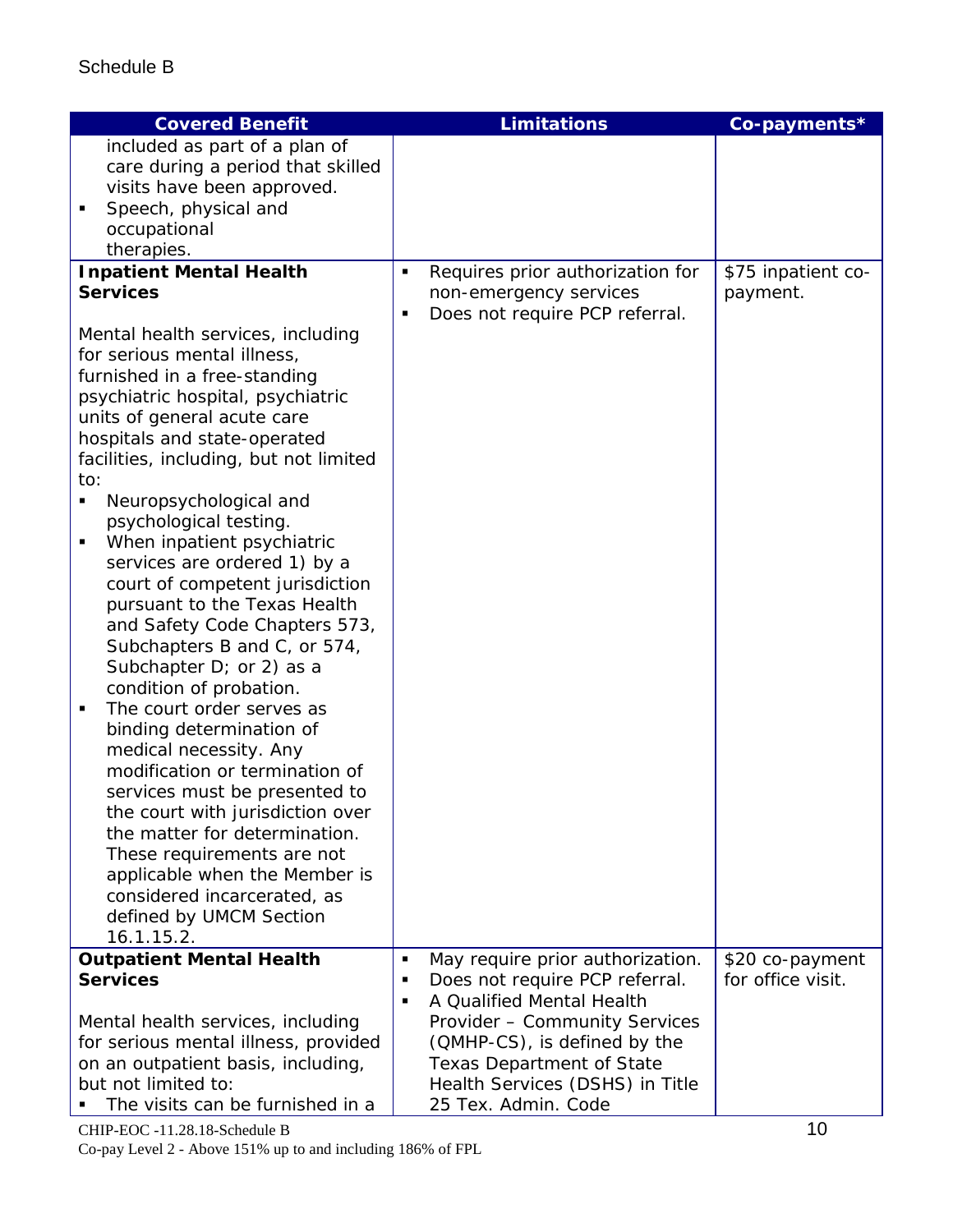|                | <b>Covered Benefit</b>                                                 |                | <b>Limitations</b>                                            | Co-payments*                   |
|----------------|------------------------------------------------------------------------|----------------|---------------------------------------------------------------|--------------------------------|
|                | variety of community-based                                             |                | §412.303(48). QMHP-CSs shall                                  |                                |
|                | settings (including school and                                         |                | be providers working through a                                |                                |
|                | home-based) or in a state-                                             |                | <b>DSHS-contracted Local Mental</b>                           |                                |
|                | operated facility.                                                     |                | Health Authority or a separate                                |                                |
| $\blacksquare$ | Neuropsychological and<br>psychological testing                        |                | DSHS-contracted entity. QMHP-<br>CSs shall be supervised by a |                                |
| ٠              | Medication management                                                  |                | licensed mental health                                        |                                |
| $\blacksquare$ | Residential treatment services                                         |                | professional or physician and                                 |                                |
| п              | Sub-acute outpatient services                                          |                | provide services in accordance                                |                                |
|                | (partial hospitalization or                                            |                | with DSHS standards. Those                                    |                                |
|                | rehabilitative day treatment)                                          |                | services include individual and                               |                                |
| ٠              | Skills training (psycho-                                               |                | group skills training (that can                               |                                |
|                | educational skill development                                          |                | be components of interventions                                |                                |
| ٠              | When outpatient psychiatric                                            |                | such as day treatment and in-                                 |                                |
|                | services are ordered 1) by a                                           |                | home services), patient and                                   |                                |
|                | court of competent jurisdiction<br>pursuant to the Texas Health        |                | family education, and crisis<br>services.                     |                                |
|                | and Safety Code Chapters 573,                                          |                |                                                               |                                |
|                | Subchapters B and C, or 574,                                           |                |                                                               |                                |
|                | Subchapters A through G,                                               |                |                                                               |                                |
|                | Texas Family Code Chapter 55,                                          |                |                                                               |                                |
|                | Subchapter $D$ ; or 2) as a                                            |                |                                                               |                                |
|                | condition of probation.                                                |                |                                                               |                                |
| ٠              | The court order serves as                                              |                |                                                               |                                |
|                | binding determination of                                               |                |                                                               |                                |
|                | medical necessity. Any<br>modification or termination of               |                |                                                               |                                |
|                | services must be presented to                                          |                |                                                               |                                |
|                | the court with jurisdiction over                                       |                |                                                               |                                |
|                | the matter for determination.                                          |                |                                                               |                                |
|                | These requirements are not                                             |                |                                                               |                                |
|                | applicable when the Member is                                          |                |                                                               |                                |
|                | considered incarcerated, as                                            |                |                                                               |                                |
|                | defined by UMCM Section                                                |                |                                                               |                                |
|                | 16.1.15.2.                                                             |                |                                                               |                                |
|                | <b>Inpatient and Residential</b><br><b>Substance Abuse Treatment</b>   | $\blacksquare$ | Requires prior authorization for<br>non-emergency services    | \$75 inpatient co-<br>payment. |
|                | <b>Services</b>                                                        | $\blacksquare$ | Does not require PCP referral.                                |                                |
|                |                                                                        |                |                                                               |                                |
|                | Inpatient and substance abuse                                          |                |                                                               |                                |
|                | treatment services include, but are                                    |                |                                                               |                                |
|                | not limited to:                                                        |                |                                                               |                                |
|                | Inpatient and residential                                              |                |                                                               |                                |
|                | substance abuse treatment                                              |                |                                                               |                                |
|                | services including detoxification<br>and crisis stabilization, and 24- |                |                                                               |                                |
|                | hour residential rehabilitation                                        |                |                                                               |                                |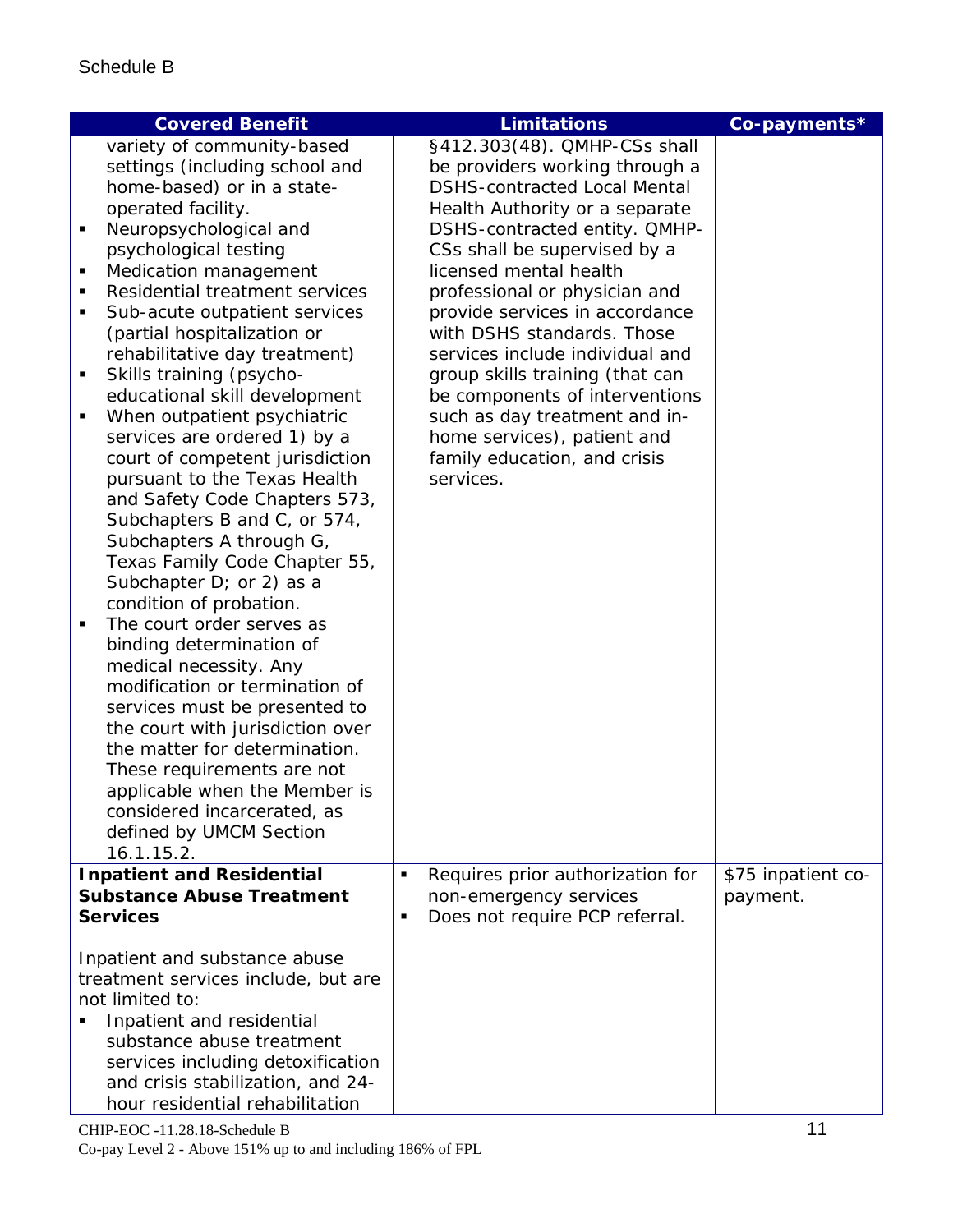| <b>Covered Benefit</b>                                            | <b>Limitations</b>                  | Co-payments*      |
|-------------------------------------------------------------------|-------------------------------------|-------------------|
| programs.                                                         |                                     |                   |
| When inpatient and residential                                    |                                     |                   |
| substance use disorder                                            |                                     |                   |
| treatment services are required                                   |                                     |                   |
| as:<br>1) a court order, consistent                               |                                     |                   |
| with Chapter 462, Subchapter                                      |                                     |                   |
| D of the Texas Health and                                         |                                     |                   |
| Safety Code; or                                                   |                                     |                   |
| 2) as a condition of probation                                    |                                     |                   |
| The court order serves as a                                       |                                     |                   |
| binding determination of                                          |                                     |                   |
| medical necessity. Any                                            |                                     |                   |
| modification or termination of                                    |                                     |                   |
| services must be presented to<br>the court with jurisdiction over |                                     |                   |
| the matter for determination.                                     |                                     |                   |
| These requirements are not<br>٠                                   |                                     |                   |
| applicable when the Member is                                     |                                     |                   |
| considered incarcerated, as                                       |                                     |                   |
| defined by UMCM Section                                           |                                     |                   |
| 16.1.15.2.                                                        |                                     |                   |
| <b>Outpatient Substance Abuse</b>                                 | Requires prior authorization.<br>٠  | \$20 co-payment   |
| <b>Treatment Services</b>                                         | Does not require PCP referral.<br>٠ | for office visit. |
| Outpatient substance abuse                                        |                                     |                   |
| treatment services include, but are                               |                                     |                   |
| not limited to:                                                   |                                     |                   |
| Prevention and intervention                                       |                                     |                   |
| services that are provided by                                     |                                     |                   |
| physician and non-physician                                       |                                     |                   |
| providers, such as screening,<br>assessment and referral for      |                                     |                   |
| chemical dependency disorders.                                    |                                     |                   |
| Intensive outpatient services<br>$\blacksquare$                   |                                     |                   |
| Partial hospitalization<br>٠                                      |                                     |                   |
| Intensive outpatient services is                                  |                                     |                   |
| defined as an organized non-                                      |                                     |                   |
| residential service providing                                     |                                     |                   |
| structured group and individual                                   |                                     |                   |
| therapy, educational services,<br>and life skills training that   |                                     |                   |
| consists of at least 10 hours per                                 |                                     |                   |
| week for four to 12 weeks, but                                    |                                     |                   |
| less than 24 hours per day.                                       |                                     |                   |
| Outpatient treatment service is                                   |                                     |                   |
| defined as consisting of at least                                 |                                     |                   |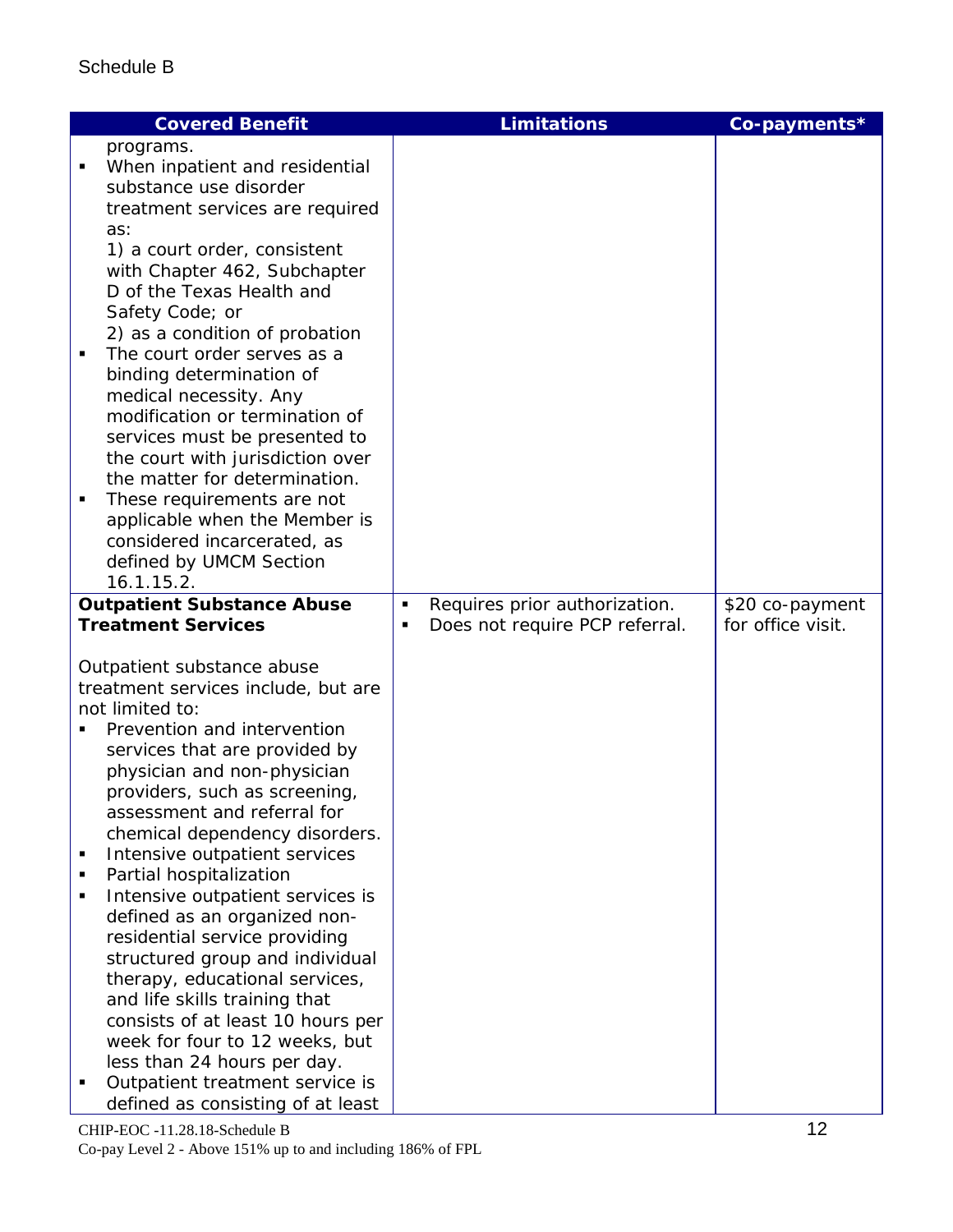| <b>Covered Benefit</b>                                          | <b>Limitations</b>                               | Co-payments* |
|-----------------------------------------------------------------|--------------------------------------------------|--------------|
| one to two hours per week                                       |                                                  |              |
| providing structured group and                                  |                                                  |              |
| individual therapy, educational                                 |                                                  |              |
| services, and life skills training.                             |                                                  |              |
| When outpatient substance use<br>$\blacksquare$                 |                                                  |              |
| disorder treatment services are                                 |                                                  |              |
| required as:                                                    |                                                  |              |
| 1) a court order, consistent<br>with Chapter 462, Subchapter    |                                                  |              |
| D of the Texas Health and                                       |                                                  |              |
| Safety Code; or                                                 |                                                  |              |
| 2) as a condition of probation                                  |                                                  |              |
| the court order serves as a                                     |                                                  |              |
| binding determination of                                        |                                                  |              |
| medical necessity. Any                                          |                                                  |              |
| modification or termination of                                  |                                                  |              |
| services must be presented to                                   |                                                  |              |
| the court with jurisdiction over                                |                                                  |              |
| the matter for determination.                                   |                                                  |              |
| These requirements are not                                      |                                                  |              |
| applicable when the Member is<br>considered incarcerated, as    |                                                  |              |
| defined by UMCM Section                                         |                                                  |              |
| 16.1.15.2.                                                      |                                                  |              |
| <b>Rehabilitation Services</b>                                  | Requires prior authorization and<br>٠            | None         |
|                                                                 | physician prescription                           |              |
| Habilitation (the process of                                    |                                                  |              |
| supplying a child with the means                                |                                                  |              |
| to reach age-appropriate                                        |                                                  |              |
| developmental milestones through                                |                                                  |              |
| therapy or treatment) and                                       |                                                  |              |
| rehabilitation services include, but                            |                                                  |              |
| are not limited to the following:                               |                                                  |              |
| Physical, occupational and                                      |                                                  |              |
| speech therapy<br>Developmental assessment                      |                                                  |              |
|                                                                 |                                                  |              |
| <b>Hospice Care Services</b>                                    | Requires authorization and<br>$\blacksquare$     | None         |
|                                                                 | physician prescription                           |              |
| Services include, but are not                                   | Services apply to the hospice<br>٠               |              |
| limited to:                                                     | diagnosis.                                       |              |
| Palliative care, including                                      | Up to a maximum of 120 days<br>٠                 |              |
| medical and support services,                                   | with a 6 month life_expectancy.                  |              |
| for those children who have six                                 | Patients electing hospice<br>٠                   |              |
| months or less to live, to keep                                 | services may cancel this<br>election at anytime. |              |
| patients comfortable during the<br>last weeks and months before |                                                  |              |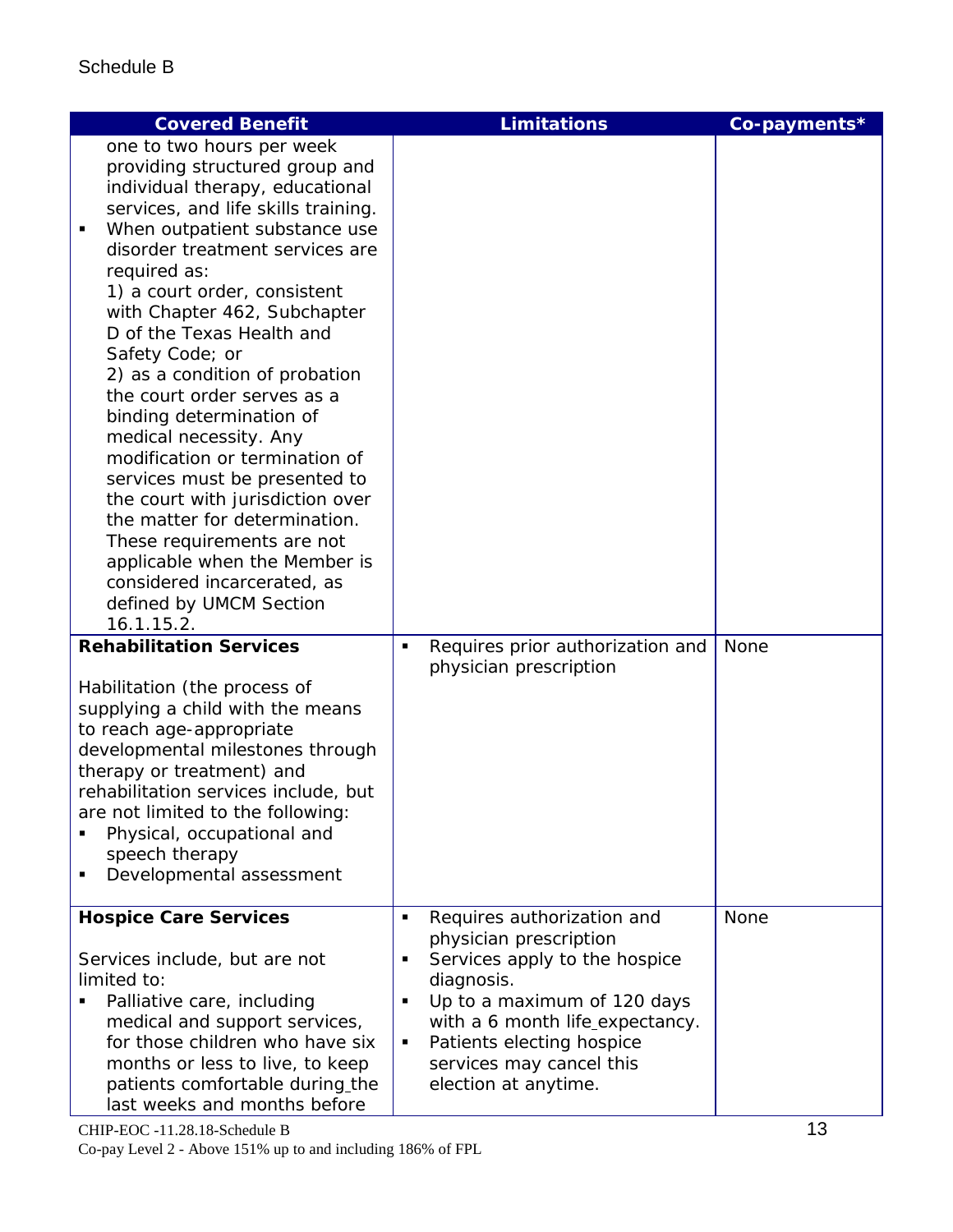| <b>Covered Benefit</b>                                                                                                                                                                                                                                                                                                                                                                                                                                                                                                                                                                                                                                                                                                                                                                                                                                                                          | <b>Limitations</b>                                                     | Co-payments*                                 |
|-------------------------------------------------------------------------------------------------------------------------------------------------------------------------------------------------------------------------------------------------------------------------------------------------------------------------------------------------------------------------------------------------------------------------------------------------------------------------------------------------------------------------------------------------------------------------------------------------------------------------------------------------------------------------------------------------------------------------------------------------------------------------------------------------------------------------------------------------------------------------------------------------|------------------------------------------------------------------------|----------------------------------------------|
| death<br>Treatment services, including<br>п<br>treatment related to the<br>terminal illness, are unaffected<br>by electing hospice care                                                                                                                                                                                                                                                                                                                                                                                                                                                                                                                                                                                                                                                                                                                                                         |                                                                        |                                              |
| services.                                                                                                                                                                                                                                                                                                                                                                                                                                                                                                                                                                                                                                                                                                                                                                                                                                                                                       |                                                                        |                                              |
| <b>Emergency Services, including</b><br><b>Emergency Hospitals,</b><br>Physicians, and Ambulance<br><b>Services</b>                                                                                                                                                                                                                                                                                                                                                                                                                                                                                                                                                                                                                                                                                                                                                                             | Does not require authorization<br>٠<br>for post-stabilization services | \$75 co-payment<br>for non-<br>emergency ER. |
| Health Plan cannot require<br>authorization as a condition for<br>payment for Emergency Conditions<br>or labor and delivery.<br>Covered services include:<br>Emergency services based on<br>prudent lay person definition of<br>emergency health condition<br>Hospital emergency department<br>٠<br>room and ancillary services and<br>physician services 24 hours a<br>day, 7 days a week, both by in-<br>network and out-of-network<br>providers<br>Medical screening examination<br>п<br><b>Stabilization services</b><br>$\blacksquare$<br>Access to DSHS designated<br>٠<br>Level 1 and Level II trauma<br>centers or hospitals meeting<br>equivalent levels of care for<br>emergency services<br>Emergency ground, air and<br>water transportation<br>Emergency dental services,<br>٠<br>limited to fractured or<br>dislocated jaw, traumatic<br>damage to teeth, and removal<br>of cysts |                                                                        |                                              |
| <b>Transplants</b>                                                                                                                                                                                                                                                                                                                                                                                                                                                                                                                                                                                                                                                                                                                                                                                                                                                                              | Requires authorization<br>٠                                            | <b>None</b>                                  |
| Covered services include:<br>Using up-to-date FDA<br>guidelines, all non-experimental<br>human organ and tissue<br>transplants and all forms of<br>non-experimental corneal, bone                                                                                                                                                                                                                                                                                                                                                                                                                                                                                                                                                                                                                                                                                                               |                                                                        |                                              |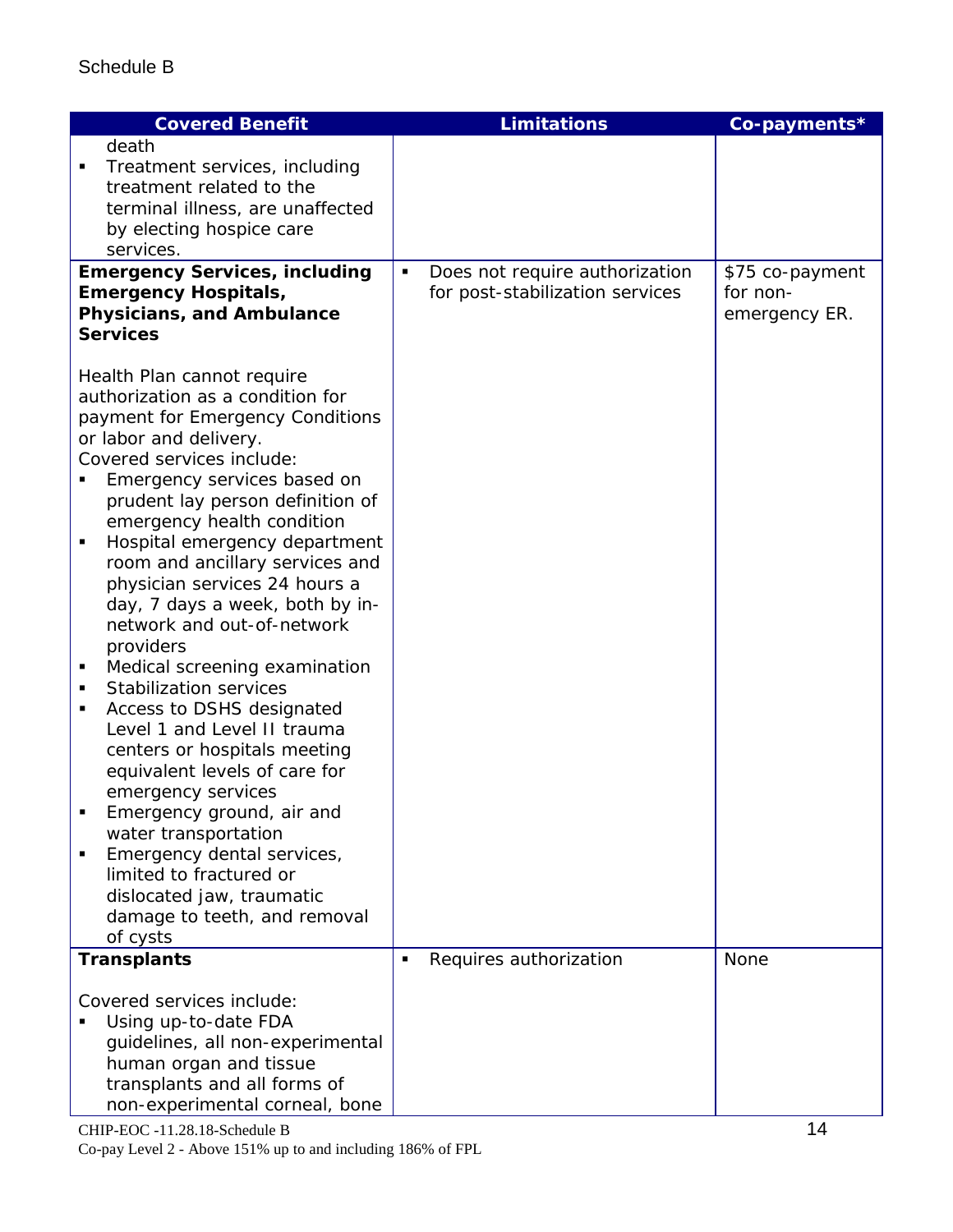| <b>Covered Benefit</b>                                                                                                                                                                                                                                                      | <b>Limitations</b>                                                                                                                                                                                                                                                         | Co-payments*                         |
|-----------------------------------------------------------------------------------------------------------------------------------------------------------------------------------------------------------------------------------------------------------------------------|----------------------------------------------------------------------------------------------------------------------------------------------------------------------------------------------------------------------------------------------------------------------------|--------------------------------------|
| marrow and peripheral stem                                                                                                                                                                                                                                                  |                                                                                                                                                                                                                                                                            |                                      |
| cell transplants, including donor                                                                                                                                                                                                                                           |                                                                                                                                                                                                                                                                            |                                      |
| medical expenses.                                                                                                                                                                                                                                                           |                                                                                                                                                                                                                                                                            |                                      |
| <b>Vision Benefit</b><br>Covered services include:<br>One examination of the eyes to<br>determine the need for and<br>prescription for corrective<br>lenses per 12-month period,<br>without authorization<br>One pair of non-prosthetic<br>٠<br>eyewear per 12-month period | The health plan may reasonably<br>٠<br>limit the cost of the<br>frames/lenses.<br>May require authorization for<br>$\blacksquare$<br>protective and polycarbonate<br>lenses when medically<br>necessary as part of a<br>treatment plan for covered<br>diseases of the eye. | \$20 co-payment<br>for office visit. |
| <b>Chiropractic Services</b>                                                                                                                                                                                                                                                | Requires authorization for<br>$\blacksquare$<br>twelve visits per 12-month                                                                                                                                                                                                 | \$20 co-payment<br>for office visit. |
| Covered services do not require<br>physician prescription and are                                                                                                                                                                                                           | period limit (regardless of<br>number of services or                                                                                                                                                                                                                       |                                      |
| limited to spinal subluxation                                                                                                                                                                                                                                               | modalities provided in one visit)                                                                                                                                                                                                                                          |                                      |
|                                                                                                                                                                                                                                                                             | Requires authorization for<br>п<br>additional visits.                                                                                                                                                                                                                      |                                      |
| <b>Tobacco Cessation</b>                                                                                                                                                                                                                                                    | May require authorization<br>$\blacksquare$                                                                                                                                                                                                                                | <b>None</b>                          |
| Program                                                                                                                                                                                                                                                                     | Health Plan defines plan-                                                                                                                                                                                                                                                  |                                      |
|                                                                                                                                                                                                                                                                             | approved program.                                                                                                                                                                                                                                                          |                                      |
| Covered up to \$100 for a 12- month<br>period limit for a plan- approved                                                                                                                                                                                                    | May be subject to formulary<br>$\blacksquare$<br>requirements.                                                                                                                                                                                                             |                                      |
| program                                                                                                                                                                                                                                                                     |                                                                                                                                                                                                                                                                            |                                      |
| <b>Value-Added Services</b>                                                                                                                                                                                                                                                 |                                                                                                                                                                                                                                                                            |                                      |
|                                                                                                                                                                                                                                                                             |                                                                                                                                                                                                                                                                            |                                      |
| <b>24-Hour Nurse Line</b>                                                                                                                                                                                                                                                   | Members have 24-hour, 7-days-a-week<br>access to FIRSTCALL, a bilingual medical<br>advice infoline staffed by nurses,<br>pharmacists, and a Medical Director on call.                                                                                                      | None                                 |
| <b>Extra Help with Getting a Ride</b>                                                                                                                                                                                                                                       | A free ride service to help you get to doctor<br>visits or health education classes.                                                                                                                                                                                       | None                                 |
| <b>Dental Services</b>                                                                                                                                                                                                                                                      | Pregnant members 21 or older can receive<br>up to \$500 each year for dental checkups,<br>x-rays, routine cleaning, fillings, and<br>extractions.                                                                                                                          | None                                 |
| <b>Discount Pharmacy / Over-the-Counter</b><br><b>Benefits</b>                                                                                                                                                                                                              | \$25 gift packet which includes a first aid kit<br>and a \$10 Walmart gift card for health<br>related items, for new members who<br>complete the request form and send by<br>return mail within 30 days of enrollment.                                                     | None                                 |
| Sports and school physicals                                                                                                                                                                                                                                                 | Members between the ages of 4 through 18                                                                                                                                                                                                                                   | None                                 |

CHIP-EOC -11.28.18-Schedule B 15 Co-pay Level 2 - Above 151% up to and including 186% of FPL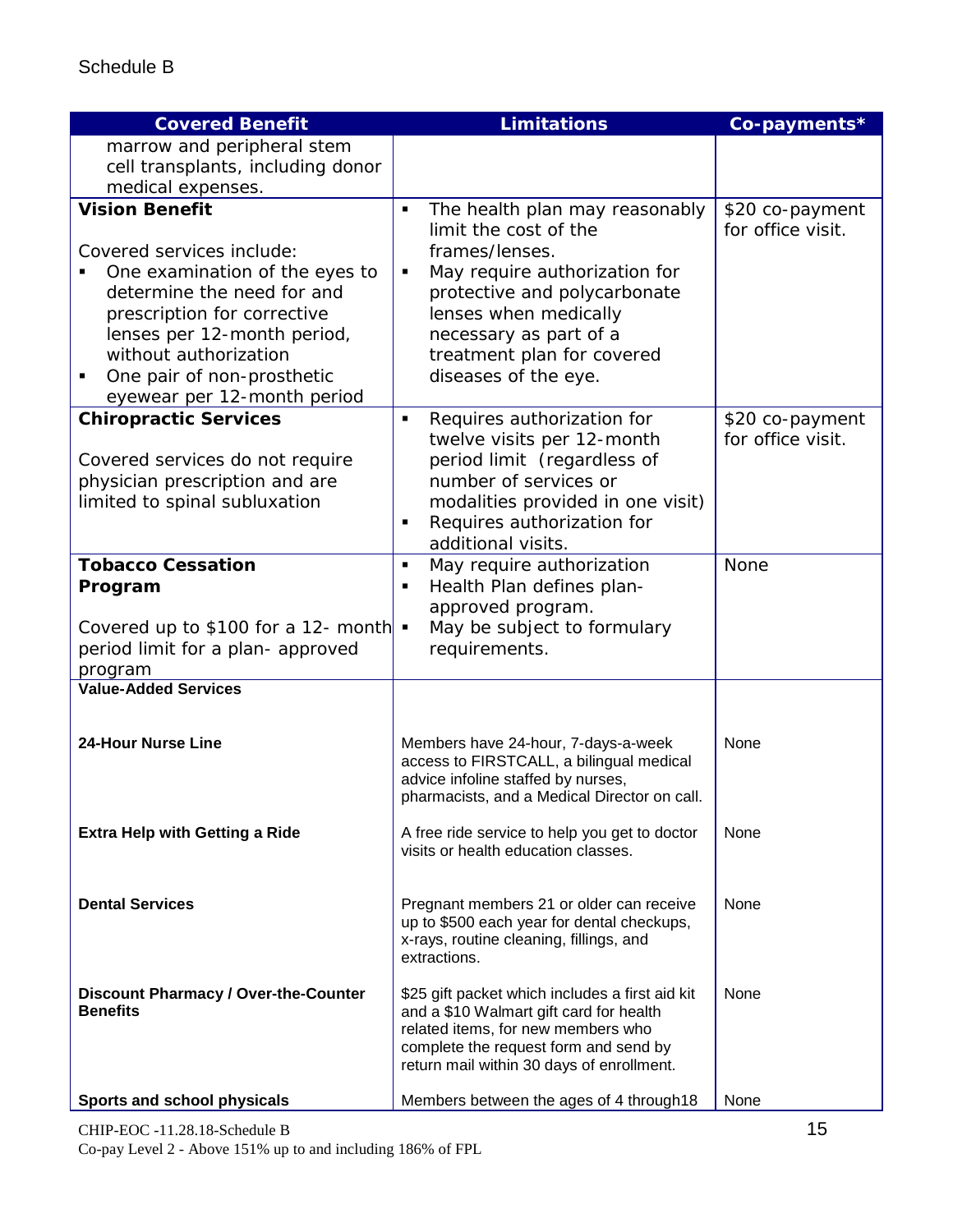| <b>Covered Benefit</b>                        | <b>Limitations</b>                                                                                                                                                                                                                                                                                                                                                                                          | Co-payments* |
|-----------------------------------------------|-------------------------------------------------------------------------------------------------------------------------------------------------------------------------------------------------------------------------------------------------------------------------------------------------------------------------------------------------------------------------------------------------------------|--------------|
|                                               | can get a free physical for sports each year.                                                                                                                                                                                                                                                                                                                                                               |              |
| <b>Help for Members with Asthma</b>           | One allergy-free pillow case is given to<br>members who are enrolled in the Asthma<br>Disease Management Program.                                                                                                                                                                                                                                                                                           | None         |
|                                               | Pregnant members can receive:                                                                                                                                                                                                                                                                                                                                                                               |              |
| <b>Extra Help for Pregnant Women</b>          | A free convertible car seat after attending a<br>baby shower at El Paso Health;                                                                                                                                                                                                                                                                                                                             | None         |
|                                               | Gift cards for completing prenatal visits and<br>after confirmation of those visits for:                                                                                                                                                                                                                                                                                                                    |              |
|                                               | \$25 - Prenatal visit in the first trimester<br>or within 42 days of enrollment,<br>\$20 - 3rd prenatal visit,<br>\$20 - 6th prenatal visit,<br>\$20 - 9th prenatal visit,<br>\$20 - flu shot during pregnancy,<br>\$25 -a timely postpartum visit within 21-<br>56 days of delivery.<br>A First-Steps Baby Shower including a<br>diaper bag, a starter supply of diapers, and<br>other items for the baby. |              |
| <b>Health and Wellness Services</b>           | Members age 18 or younger can receive<br>four additional nutritional/obesity counseling<br>services above the CHIP benefit.                                                                                                                                                                                                                                                                                 | None         |
| <b>Gift Programs</b>                          | A \$15 gift card is offered to members ages<br>3-6 and 12-19 who get a check-up when<br>due and on time.                                                                                                                                                                                                                                                                                                    | None         |
|                                               | The First-Steps program offers Baby<br>Shower gifts and a convertible car seat.                                                                                                                                                                                                                                                                                                                             |              |
|                                               | Gift cards are offered for completion of<br>specific activities related to your pregnancy<br>and delivery. The gift card awards are given<br>for the following:                                                                                                                                                                                                                                             |              |
|                                               | \$25 - Prenatal visit in the first trimester<br>٠<br>or within 42 days of enrollment,<br>\$20 - 3rd prenatal visit,<br>\$20 - 6th prenatal visit,<br>\$20 - 9th prenatal visit,<br>\$20 - a flu shot during pregnancy,<br>\$25 - a timely postpartum visit within 21-<br>56 days of delivery.                                                                                                               |              |
| <b>Inpatient Follow -up Incentive Program</b> | A \$10 movie gift card is offered to members                                                                                                                                                                                                                                                                                                                                                                | None         |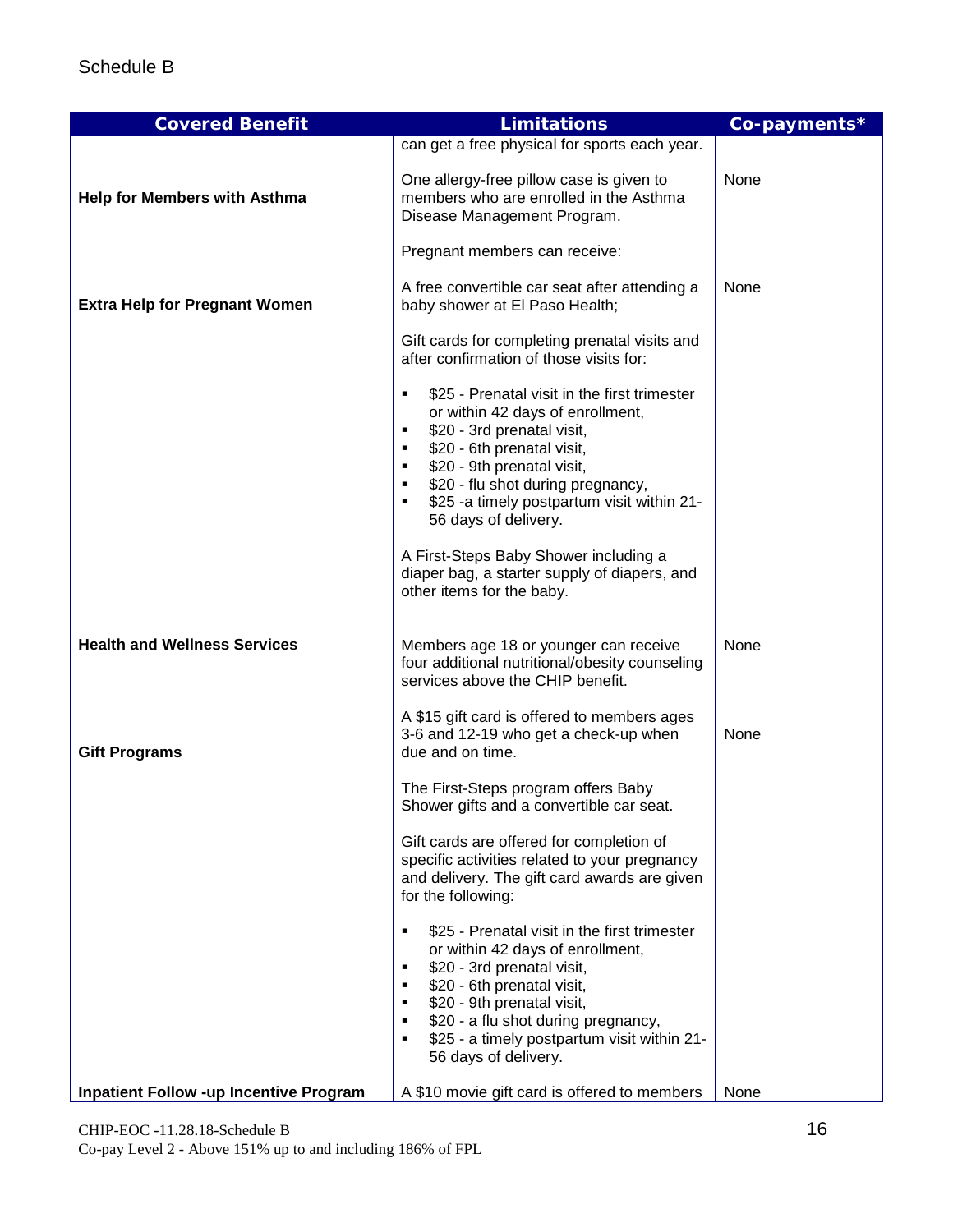| <b>Covered Benefit</b> | <b>Limitations</b>                                                                                                                                                                           | Co-payments* |
|------------------------|----------------------------------------------------------------------------------------------------------------------------------------------------------------------------------------------|--------------|
|                        | 20 years and younger who complete a<br>follow-up psychiatrist visit within 7 days of a<br>behavioral health inpatient hospital stay.<br>Members can receive one movie gift card<br>per year. |              |

\*Co-payments do not apply to preventive services or pregnancy-related assistance.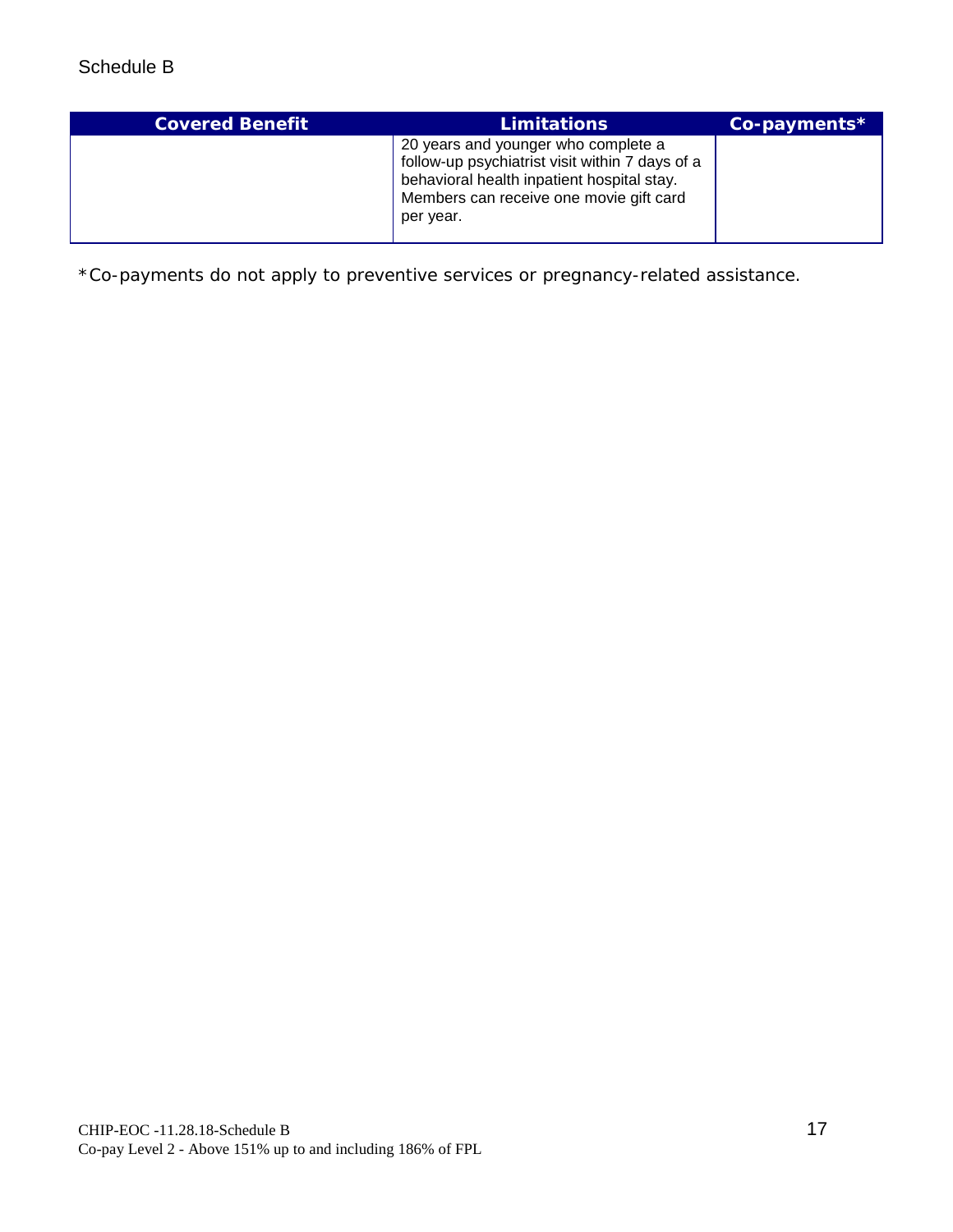## **EXCLUSIONS**

- Inpatient and outpatient infertility treatments or reproductive services other than prenatal care, labor and delivery, and care related to disease, illnesses, or abnormalities related to the reproductive system
- Contraceptive medications prescribed only for the purpose of primary and preventive reproductive health care (i.e. cannot be prescribed for family planning)
- Personal comfort items including but not limited to personal care kits provided on inpatient admission, telephone, television, newborn infant photographs, meals for guests of patient, and other articles that are not required for the specific treatment of sickness or injury
- Experimental and/or investigational medical, surgical or other health care procedures or services that are not generally employed or recognized within the medical community. This exclusion is an adverse determination and is eligible for review by an Independent Review Organization (as described in D, "External Review by Independent Review Organization").
- Treatment or evaluations required by third parties including, but not limited to, those for schools, employment, flight clearance, camps, insurance or court other than a court of competent jurisdiction pursuant to the Texas Health and Safety Code Chapters 573, Subchapters Band C, 574, Subchapter D or 462, Subchapter D and Texas Family Code Chapter 55, Subchapter D.
- **Dental devices solely for cosmetic purposes**
- Private duty nursing services when performed on an inpatient basis or in a skilled nursing facility.
- Mechanical organ replacement devices including, but not limited to artificial heart
- Hospital services and supplies when confinement is solely for diagnostic testing purposes, unless otherwise pre-authorized by Health Plan
- **Prostate and mammography screening**
- **Elective surgery to correct vision**
- Gastric procedures for weight loss
- Cosmetic surgery/services solely for cosmetic purposes
- Out-of-network services not authorized by the Health Plan except for emergency care and physician services for a mother and her newborn(s) for a minimum of 48 hours following an uncomplicated vaginal delivery and 96 hours following an uncomplicated delivery by caesarian section
- Services, supplies, meal replacements or supplements provided for weight control or the treatment of obesity, except for the services associated with the treatment for morbid obesity as part of a treatment plan approved by the Health Plan
- **Medications prescribed for weight loss or gain**
- Acupuncture services, naturopathy and hypnotherapy
- Immunizations solely for foreign travel
- Routine foot care such as hygienic care (routine foot care does not include treatment of injury or complications of diabetes).
- Diagnosis and treatment of weak, strained, or flat feet and the cutting or removal of corns, calluses and toenails (this does not apply to the removal of nail roots or surgical treatment of conditions underlying corns, calluses or ingrown toenails)
- Replacement or repair of prosthetic devices and durable medical equipment due to misuse, abuse or loss when confirmed by the Member or the vendor

#### CHIP-EOC -11.28.18-Schedule B 18

Co-pay Level 2 - Above 151% up to and including 186% of FPL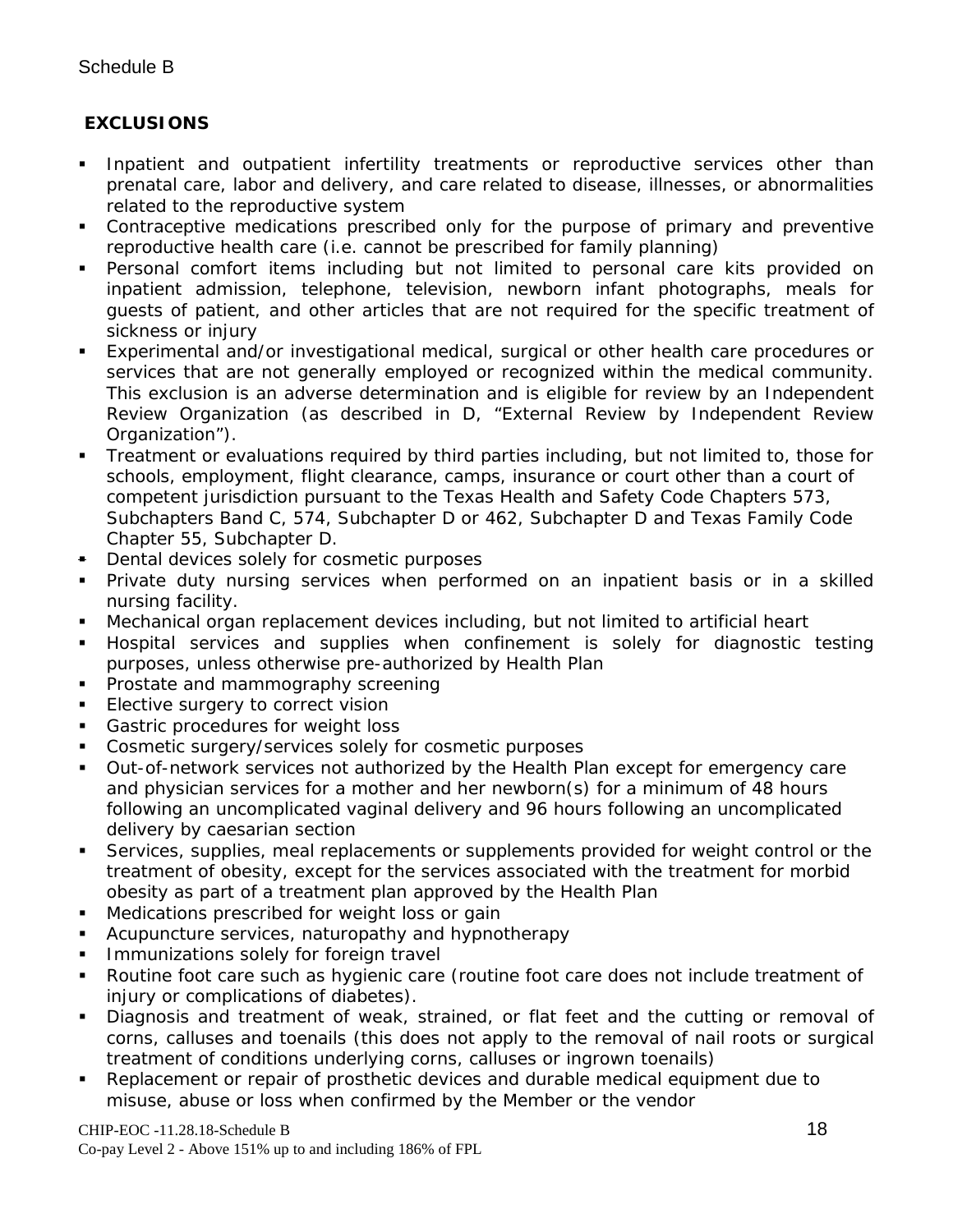- **Corrective orthopedic shoes**
- Convenience items
- Over-the-counter medications
- **•** Orthotics primarily used for athletic or recreational purposes
- Custodial care (care that assists a child with the activities of daily living, such as assistance in walking, getting in and out of bed, bathing, dressing, feeding, toileting, special diet preparation, and medication supervision that is usually self-administered or provided by a parent. This care does not require the continuing attention of trained medical or paramedical personnel.) This exclusion does not apply to hospice services.
- **Housekeeping**
- Public facility services and care for conditions that federal, state, or local law requires be provided in a public facility or care provided while in the custody of legal authorities
- Services or supplies received from a nurse, that do not require the skill and training of a nurse
- **Vision training and vision therapy**
- Reimbursement for school-based physical therapy, occupational therapy, or speech therapy services are not covered except when ordered by a Physician/PCP
- Donor non-medical expenses
- Charges incurred as a donor of an organ when the recipient is not covered under this health plan
- Coverage while traveling outside of the United States and U.S. Territories (including Puerto Rico, U.S. Virgin Islands, Commonwealth of Northern Mariana Islands, Guam, and American Samoa).

| <b>SUPPLIES</b>  | <b>COVERE</b><br>D | <b>EXCLUDE</b><br>D | <b>COMMENTS/MEMBER</b><br><b>CONTRACT PROVISIONS</b> |
|------------------|--------------------|---------------------|------------------------------------------------------|
| Ace Bandages     |                    | X                   | Exception: If provided by and billed through         |
|                  |                    |                     | the clinic or home care agency it is covered as      |
|                  |                    |                     | an incidental supply.                                |
| Alcohol, rubbing |                    | X                   | Over-the-counter supply.                             |
| Alcohol, swabs   | X                  |                     | Over-the-counter supply not covered, unless          |
| (diabetic)       |                    |                     | RX provided at time of dispensing.                   |
| Alcohol, swabs   | X                  |                     | Covered only when received with IV therapy or        |
|                  |                    |                     | central line kits/supplies.                          |
| Ana Kit          | X                  |                     | A self-injection kit used by patients highly         |
| Epinephrine      |                    |                     | allergic to bee stings.                              |
| Arm Sling        | X                  |                     | Dispensed as part of office visit.                   |
| <b>Attends</b>   | X                  |                     | Coverage limited to children age 4 or over only      |
| (Diapers)        |                    |                     | when prescribed by a physician and used to           |
|                  |                    |                     | provide care for a covered diagnosis as              |
|                  |                    |                     | outlined in a treatment care plan                    |
| <b>Bandages</b>  |                    | X                   |                                                      |
| Basal            |                    | X                   | Over-the-counter supply.                             |
| Thermometer      |                    |                     |                                                      |

# **DME/SUPPLIES**

CHIP-EOC -11.28.18-Schedule B 19 Co-pay Level 2 - Above 151% up to and including 186% of FPL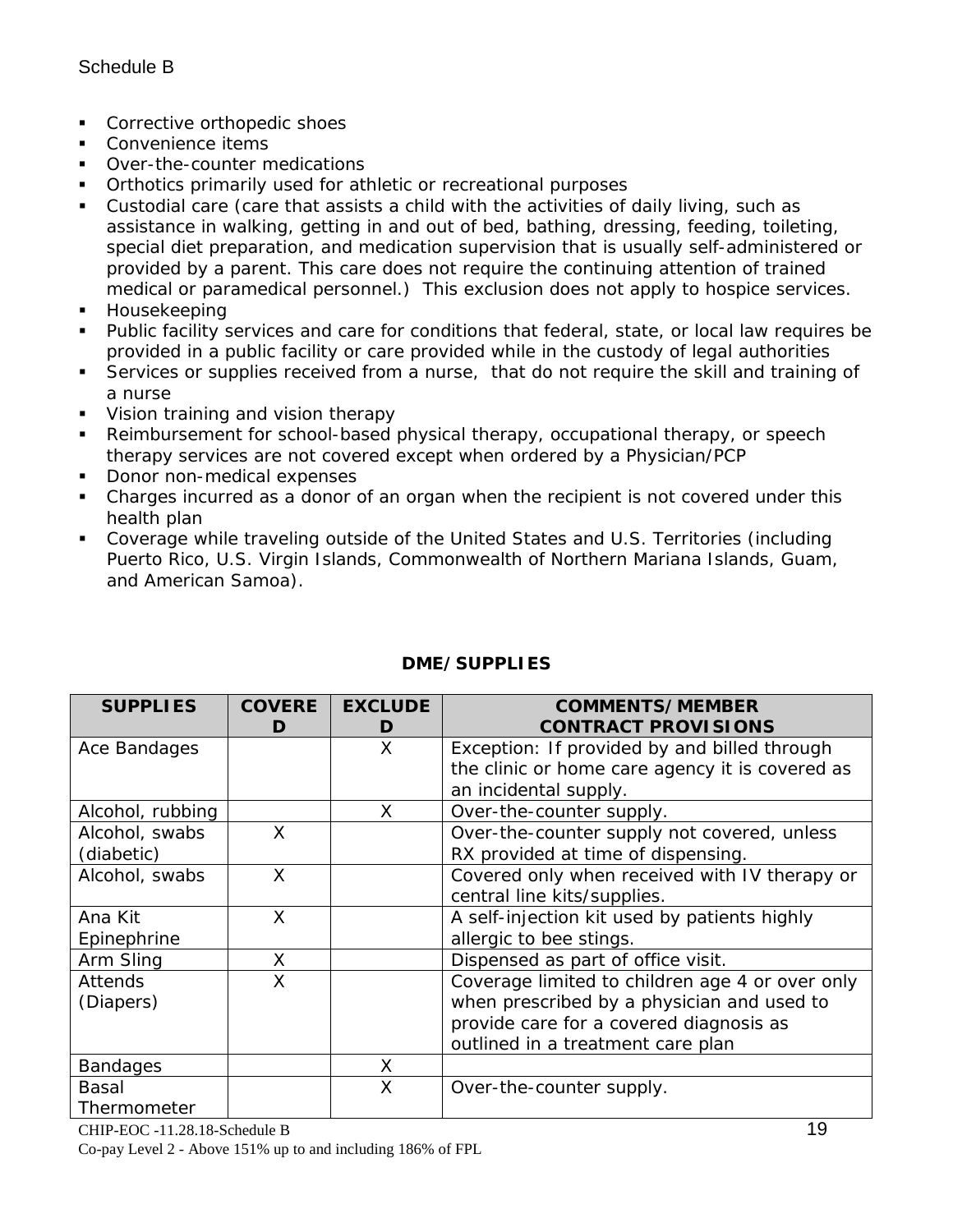| <b>SUPPLIES</b>                                   | <b>COVERE</b><br>D | <b>EXCLUDE</b><br>D     | <b>COMMENTS/MEMBER</b><br><b>CONTRACT PROVISIONS</b>                                                                                                                                                    |
|---------------------------------------------------|--------------------|-------------------------|---------------------------------------------------------------------------------------------------------------------------------------------------------------------------------------------------------|
| Batteries-<br>initial                             | X                  |                         | For covered DME items                                                                                                                                                                                   |
| Batteries-                                        | X                  |                         | For covered DME when replacement is                                                                                                                                                                     |
| replacement                                       |                    |                         | necessary due to normal use.                                                                                                                                                                            |
| <b>Betadine</b>                                   |                    | X                       | See IV therapy supplies.                                                                                                                                                                                |
| <b>Books</b>                                      |                    | $\overline{\mathsf{x}}$ |                                                                                                                                                                                                         |
| Clinitest                                         | X                  |                         | For monitoring of diabetes.                                                                                                                                                                             |
| <b>Colostomy Bags</b>                             |                    |                         | See Ostomy Supplies.                                                                                                                                                                                    |
| Communication<br>Devices                          |                    | X                       |                                                                                                                                                                                                         |
| Contraceptive<br>Jelly                            |                    | X                       | Over-the-counter supply. Contraceptives are<br>not covered under the plan.                                                                                                                              |
| <b>Cranial Head</b><br>Mold                       |                    | $\mathsf{X}$            |                                                                                                                                                                                                         |
| <b>Dental Devices</b>                             | X                  |                         | Coverage limited to dental devices used for the<br>treatment of craniofacial anomalies, requiring<br>surgical intervention.                                                                             |
| <b>Diabetic</b><br><b>Supplies</b>                | X                  |                         | Monitor calibrating solution, insulin syringes,<br>needles, lancets, lancet device, and glucose<br>strips.                                                                                              |
| Diapers/<br>Incontinent<br>Briefs/Chux            | X                  |                         | Coverage limited to children age 4 or over only<br>when prescribed by a physician and used to<br>provide care for a covered diagnosis as<br>outlined in a treatment care plan                           |
| Diaphragm                                         |                    | X                       | Contraceptives are not covered under the plan.                                                                                                                                                          |
| <b>Diastix</b>                                    | Χ                  |                         | For monitoring diabetes.                                                                                                                                                                                |
| Diet, Special                                     |                    | X                       |                                                                                                                                                                                                         |
| <b>Distilled Water</b>                            |                    | $\overline{\mathsf{x}}$ |                                                                                                                                                                                                         |
| Dressing<br>Supplies/Centra<br>I Line             | X                  |                         | Syringes, needles, Tegaderm, alcohol swabs,<br>Betadine swabs or ointment, tape. Many times<br>these items are dispensed in a kit when<br>includes all necessary items for one dressing<br>site change. |
| Dressing<br>Supplies/<br>Decubitus                | X                  |                         | Eligible for coverage only if receiving covered<br>home care for wound care.                                                                                                                            |
| Dressing<br>Supplies/<br>Peripheral IV<br>Therapy | $\times$           |                         | Eligible for coverage only if receiving home IV<br>therapy.                                                                                                                                             |
| Dressing<br>Supplies/Other                        |                    | $\sf X$                 |                                                                                                                                                                                                         |
| Dust Mask                                         |                    | X                       |                                                                                                                                                                                                         |
| Ear Molds                                         | Χ                  |                         | Custom made, post inner or middle ear surgery                                                                                                                                                           |
| Electrodes                                        | X                  |                         | Eligible for coverage when used with a covered                                                                                                                                                          |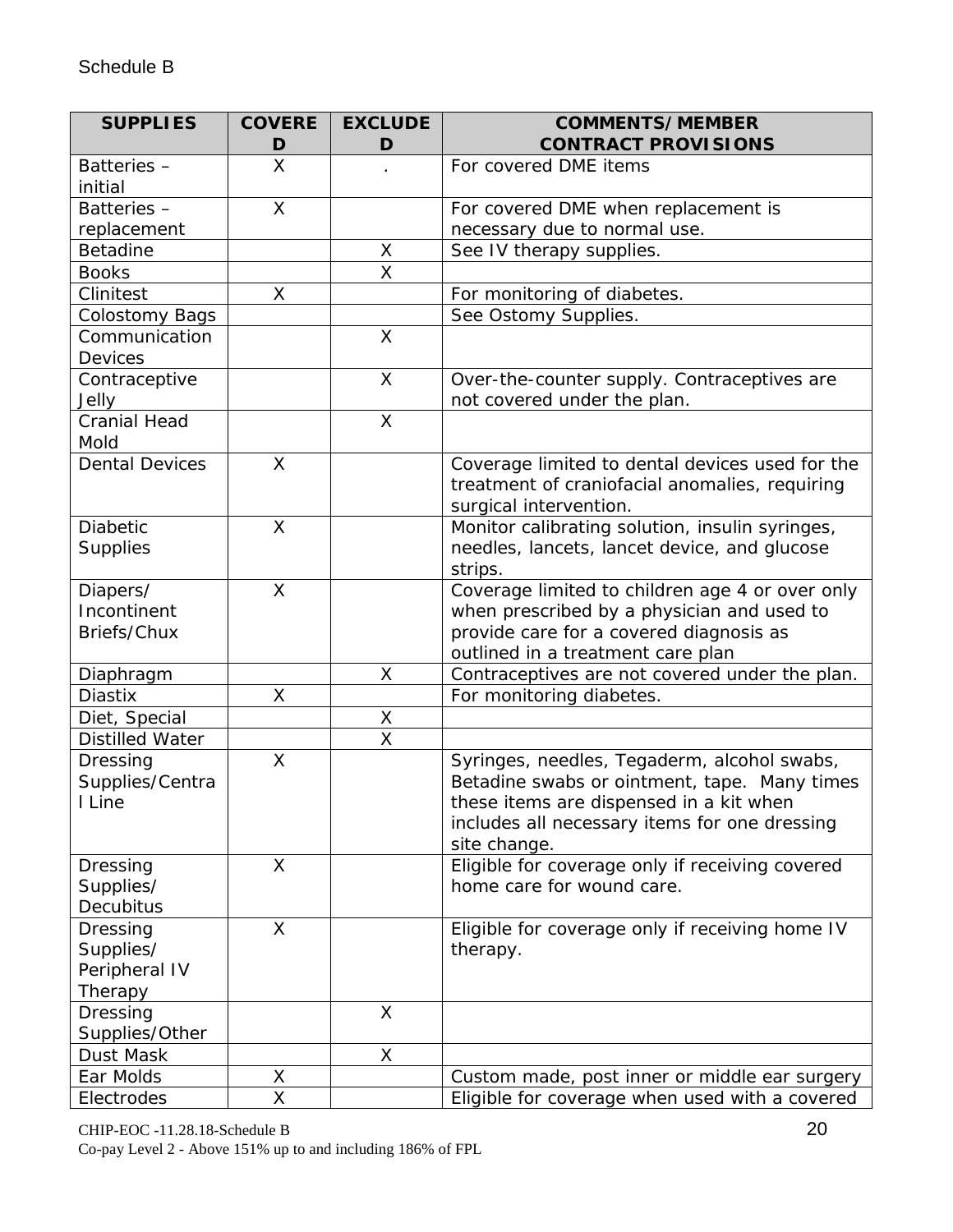# Schedule B

| <b>SUPPLIES</b> | <b>COVERE</b>           | <b>EXCLUDE</b> | <b>COMMENTS/MEMBER</b>                                                              |
|-----------------|-------------------------|----------------|-------------------------------------------------------------------------------------|
|                 | D                       | D              | <b>CONTRACT PROVISIONS</b>                                                          |
|                 |                         |                | DME.                                                                                |
| Enema Supplies  |                         | X              | Over-the-counter supply.                                                            |
| Enteral         | $\overline{\mathsf{X}}$ |                | Necessary supplies (e.g., bags, tubing,                                             |
| Nutrition       |                         |                | connectors, catheters, etc.) are eligible for                                       |
| Supplies        |                         |                | coverage. Enteral nutrition products are not                                        |
|                 |                         |                | covered except for those prescribed for                                             |
|                 |                         |                | hereditary metabolic disorders, a non-function                                      |
|                 |                         |                | or disease of the structures that normally                                          |
|                 |                         |                | permit food to reach the small bowel, or                                            |
|                 |                         |                | malabsorption due to disease                                                        |
| Eye Patches     | X                       |                | Covered for patients with amblyopia.                                                |
| Formula         |                         | $\mathsf{X}$   | Exception: Eligible for coverage only for chronic                                   |
|                 |                         |                | hereditary metabolic disorders a non-function                                       |
|                 |                         |                | or disease of the structures that normally                                          |
|                 |                         |                | permit food to reach the small bowel; or                                            |
|                 |                         |                | malabsorption due to disease (expected to last                                      |
|                 |                         |                | longer than 60 days when prescribed by the                                          |
|                 |                         |                | physician and_authorized by plan.) Physician                                        |
|                 |                         |                | documentation to justify prescription of formula                                    |
|                 |                         |                | must include:                                                                       |
|                 |                         |                | Identification of a metabolic disorder,                                             |
|                 |                         |                | dysphagia that results in a medical need                                            |
|                 |                         |                | for a liquid diet, presence of a                                                    |
|                 |                         |                | gastrostomy, or disease resulting in                                                |
|                 |                         |                | malabsorption that requires a medically                                             |
|                 |                         |                | necessary nutritional product<br>Does not include formula:                          |
|                 |                         |                | For members who could be sustained on                                               |
|                 |                         |                |                                                                                     |
|                 |                         |                | an age-appropriate diet.<br>Traditionally used for infant feeding                   |
|                 |                         |                |                                                                                     |
|                 |                         |                | In pudding form (except for clients with                                            |
|                 |                         |                | documented oropharyngeal motor                                                      |
|                 |                         |                | dysfunction who receive greater than 50                                             |
|                 |                         |                | percent of their daily caloric intake from<br>this product)                         |
|                 |                         |                | For the primary diagnosis of failure to                                             |
|                 |                         |                | thrive, failure to gain weight, or lack of                                          |
|                 |                         |                |                                                                                     |
|                 |                         |                | growth or for infants less than twelve<br>months of age unless medical necessity is |
|                 |                         |                | documented and other criteria, listed                                               |
|                 |                         |                | above, are met.                                                                     |
|                 |                         |                |                                                                                     |
|                 |                         |                | Food thickeners, baby food, or other regular                                        |
|                 |                         |                | grocery products that can be blenderized and                                        |
|                 |                         |                | used with an enteral system that are not                                            |
|                 |                         |                | medically necessary, are not covered,                                               |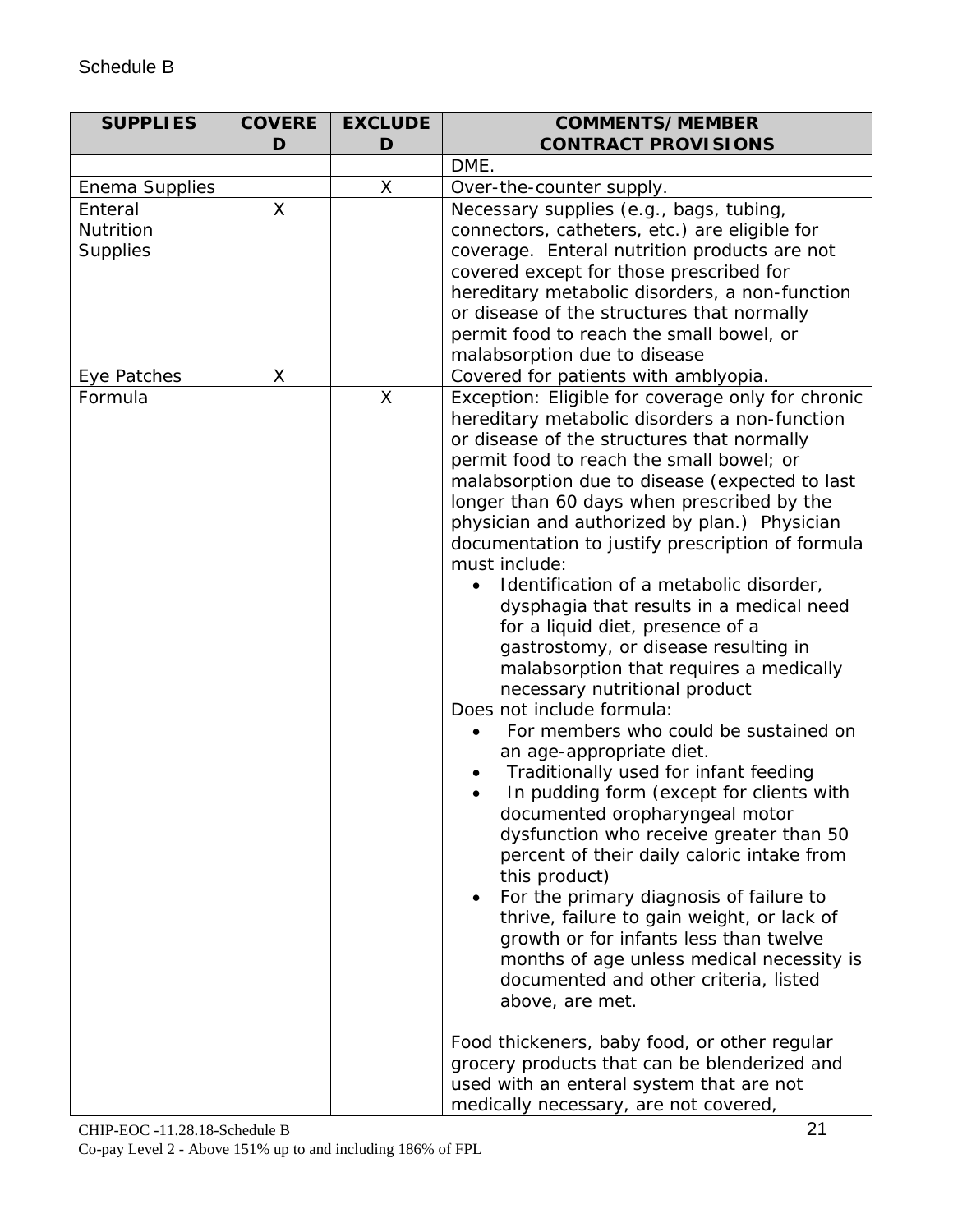| <b>SUPPLIES</b>       | <b>COVERE</b>           | <b>EXCLUDE</b> | <b>COMMENTS/MEMBER</b>                                                      |
|-----------------------|-------------------------|----------------|-----------------------------------------------------------------------------|
|                       | D                       | D              | <b>CONTRACT PROVISIONS</b>                                                  |
|                       |                         |                | regardless of whether these regular food                                    |
|                       |                         |                | products are taken orally or parenterally.                                  |
| Gloves                |                         | X              | Exception: Central line dressings or wound                                  |
|                       |                         |                | care provided by home care agency.                                          |
| Hydrogen              |                         | X              | Over-the-counter supply.                                                    |
| Peroxide              |                         |                |                                                                             |
| <b>Hygiene Items</b>  |                         | X              |                                                                             |
| Incontinent           | X                       |                | Coverage limited to children age 4 or over only                             |
| Pads                  |                         |                | when prescribed by a physician and used to                                  |
|                       |                         |                | provide care for a covered diagnosis as                                     |
|                       |                         |                | outlined in a treatment care plan                                           |
| Insulin Pump          | $\mathsf{X}$            |                | Supplies (e.g., infusion sets, syringe reservoir                            |
| (External)            |                         |                | and dressing, etc.) are eligible for coverage if                            |
| <b>Supplies</b>       |                         |                | the pump is a covered item.                                                 |
| Irrigation Sets,      | $\mathsf{X}$            |                | Eligible for coverage when used during covered                              |
| <b>Wound Care</b>     | $\sf X$                 |                | home care for wound care.                                                   |
| Irrigation Sets,      |                         |                | Eligible for coverage for individual with an                                |
| Urinary<br>IV Therapy | X                       |                | indwelling urinary catheter.<br>Tubing, filter, cassettes, IV pole, alcohol |
| <b>Supplies</b>       |                         |                | swabs, needles, syringes and any other related                              |
|                       |                         |                | supplies necessary for home IV therapy.                                     |
| K-Y Jelly             |                         | X              | Over-the-counter supply.                                                    |
| Lancet Device         | Χ                       |                | Limited to one device only.                                                 |
| Lancets               | X                       |                | Eligible for individuals with diabetes.                                     |
| Med Ejector           | X                       |                |                                                                             |
| Needles and           |                         |                | See Diabetic Supplies                                                       |
| Syringes/             |                         |                |                                                                             |
| Diabetic              |                         |                |                                                                             |
| Needles and           |                         |                | See IV Therapy and Dressing Supplies/Central                                |
| Syringes/IV and       |                         |                | Line.                                                                       |
| <b>Central Line</b>   |                         |                |                                                                             |
| Needles and           | X                       |                | Eligible for coverage if a covered IM or SubQ                               |
| Syringes/Other        |                         |                | medication is being administered at home.                                   |
| Normal Saline         |                         |                | See Saline, Normal                                                          |
| Novopen               | $\overline{X}$          |                |                                                                             |
| Ostomy                | $\overline{\mathsf{x}}$ |                | Items eligible for coverage include: belt,                                  |
| <b>Supplies</b>       |                         |                | pouch, bags, wafer, face plate, insert, barrier,                            |
|                       |                         |                | filter, gasket, plug, irrigation kit/sleeve, tape,                          |
|                       |                         |                | skin prep, adhesives, drain sets, adhesive                                  |
|                       |                         |                | remover, and pouch deodorant.                                               |
|                       |                         |                | Items not eligible for coverage include:                                    |
|                       |                         |                | scissors, room deodorants, cleaners, rubber                                 |
|                       |                         |                | gloves, gauze, pouch covers, soaps, and                                     |
|                       |                         |                | lotions.                                                                    |
| Parenteral            | X                       |                | Necessary supplies (e.g., tubing, filters,                                  |